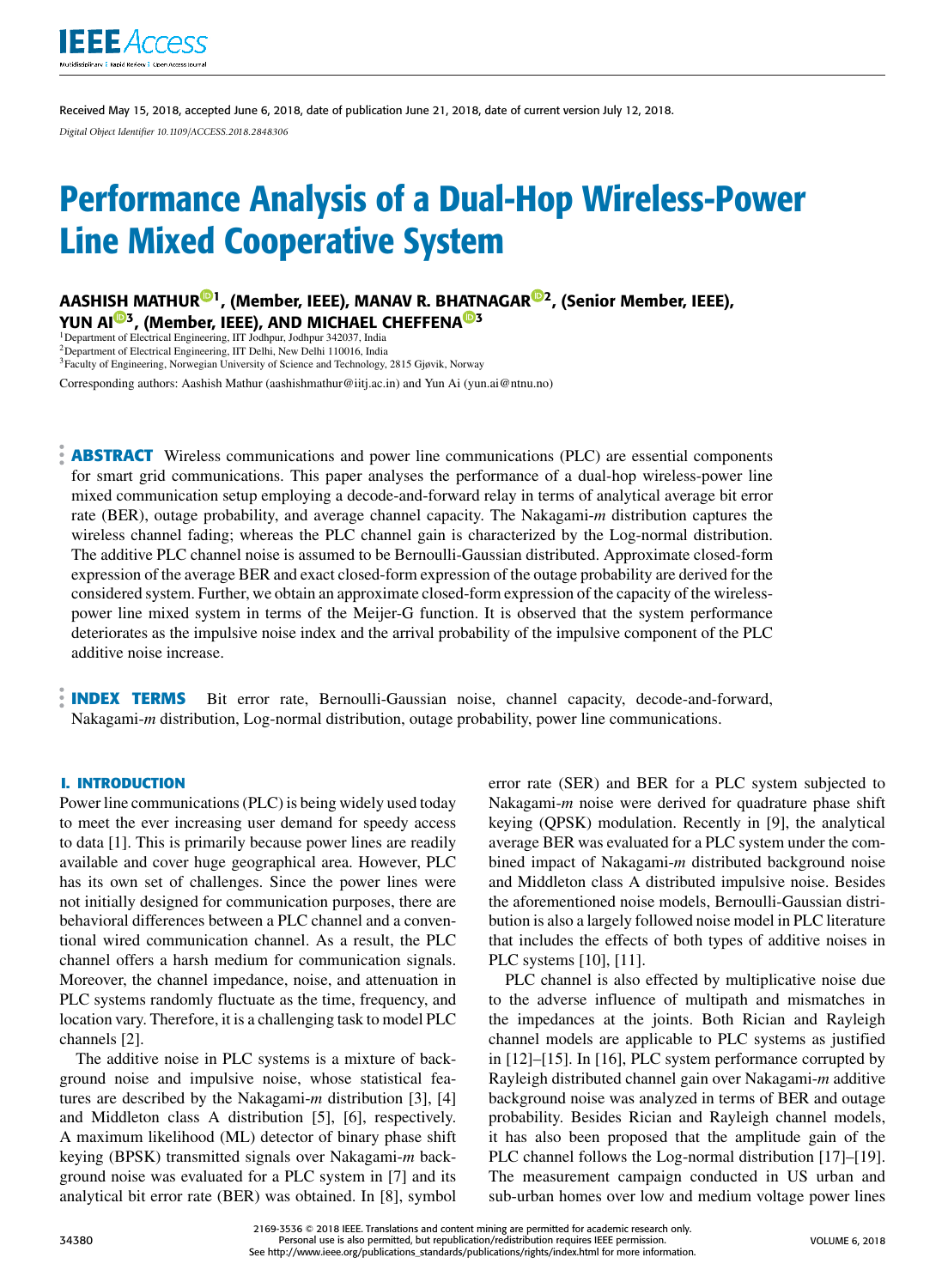across frequencies of 1.8 MHz to 30 MHz in [18] suggested that the Log-normal distribution indeed models PLC channel gain. In [19], a two-conductor transmission line approach for cabling components was used to model the PLC channel transfer function on account of multipath propagation and the path amplitudes were demonstrated to follow the Lognormal distribution. On the other hand, the Nakagami-*m* fading model is assumed for the wireless channel [20]–[23] as it is possible to describe other fading distributions using the *m* parameter. The noise in a wireless communication system is largely modeled by the additive white Gaussian noise (AWGN).

*Motivation:* Wireless-power line mixed communication systems have grabbed the attention of the researchers over the years [24]–[26]. It is shown in [25] that the physical layer performance can be improved by using a wirelesspower line diversity system by employing diversity combining of the received wireless and PLC signals. In [26], the use of PLC to assist cooperative wireless relaying is investigated, where power lines initialize and synchronize wireless amplify-and-forward relays and broadcast data between these relays. A relay-enabled wireless-PLC system is considered in [27] where a master node communicates with the relay on a wireless link while the relay node communicates with the slave node on a PLC link. Wireless and PLC technologies have also been combined by INSTEON Technology where the wireless technology is mainly used to relay control commands and extend the scale of a control network [28]. In the smart metering approach proposed in [29], the smart meter data collected by the concentration and communication node is sent to the other side of 20/0.4 kV substation using Wi-Fi transceiver. Using a PLC modem, the transmitted data is then launched on high voltage power line and is sent to the 63/20 kV substation. In [30], a software defined networking (SDN) router is used that receives data from sensors wirelessly and transmits the data on a PLC network thereby creating a combined wireless and PLC smart network for a smart home.

The cost of implementation and maintenance of fiber optic link is high. Moreover, Wi-Fi signals can be lost due to the presence of thick brick walls and Wi-Fi dead zones. Therefore, the combined deployment of PLC and wireless system is a potential solution to provide cost-efficient and ubiquitous Internet access in some scenarios. The Internet of Things (IoT) is an upcoming system with a wide range of applications where communication forms a bridge to bond sensors, actuators, control systems, smart devices etc. Both wireless and PLC are essential communication technologies for IoT. However, using stand-alone wireless communication or PLC is quite challenging in an IoT network. Due to the physical connections between the PLC transceivers and the electrical power grid, it is difficult for mobile users to connect to a PLC network [31] whereas, stand-alone wireless communications is not preferable for the smart home networks because many intelligent appliances and sensors, such as energy consumption monitors and multimedia devices,



In this scenario, a mixed wireless and power line communication system is an effective solution for IoT systems [32]. There are many old buildings and homes that are suitable for wireless systems and cannot provide infrastructure capability for smart home environment [30]. In order to integrate such old buildings with the smart grid and to provide last-mile internet access, a mixed wireless-PLC system is required.

According to the International Telecommunication Union (ITU), around 50% of worldwide population are still unconnected and most of them live in the least developed countries in Africa [33]. Building fiber optics and mobile broadband will be extremely expensive for them due to the vast area of Africa (which indicates a lot of investments) and affordability of the advanced technologies. The good news is that most of the people in the least developed countries have already access to electricity. So, it could be very cost-efficient to use the existing power line infrastructure as part of the solution. These ideas have motivated us to analyze the performance of a dual-hop wireless-PLC mixed communication system employing decode-and-forward (DF) based relays in this paper.

The proposed system can assist wireless networks in reaching remote geographical areas through the ubiquitous power line infrastructure. This system model utilizes the benefits of both wireless and PLC technologies to provide last-mile and last-inch access to the consumers by reducing the cost overheads, particularly for smart grid and smart metering applications in rural and remote areas with low population densities. Such a system allows to extend the network coverage and provide internet access to any remote room in a building having an unused power socket but wireless signals cannot penetrate. This is particularly useful solution for TV set-top boxes, game consoles or computers, that need a continuous jitter-free wired connection but are located far from the router or in a different room altogether.

Another interesting realistic scenario is illustrated in Fig. 1 [34]. The wireless link serves as the access network part while the PLC link serves as the 'core network' part. Let us consider the process of accessing the internet using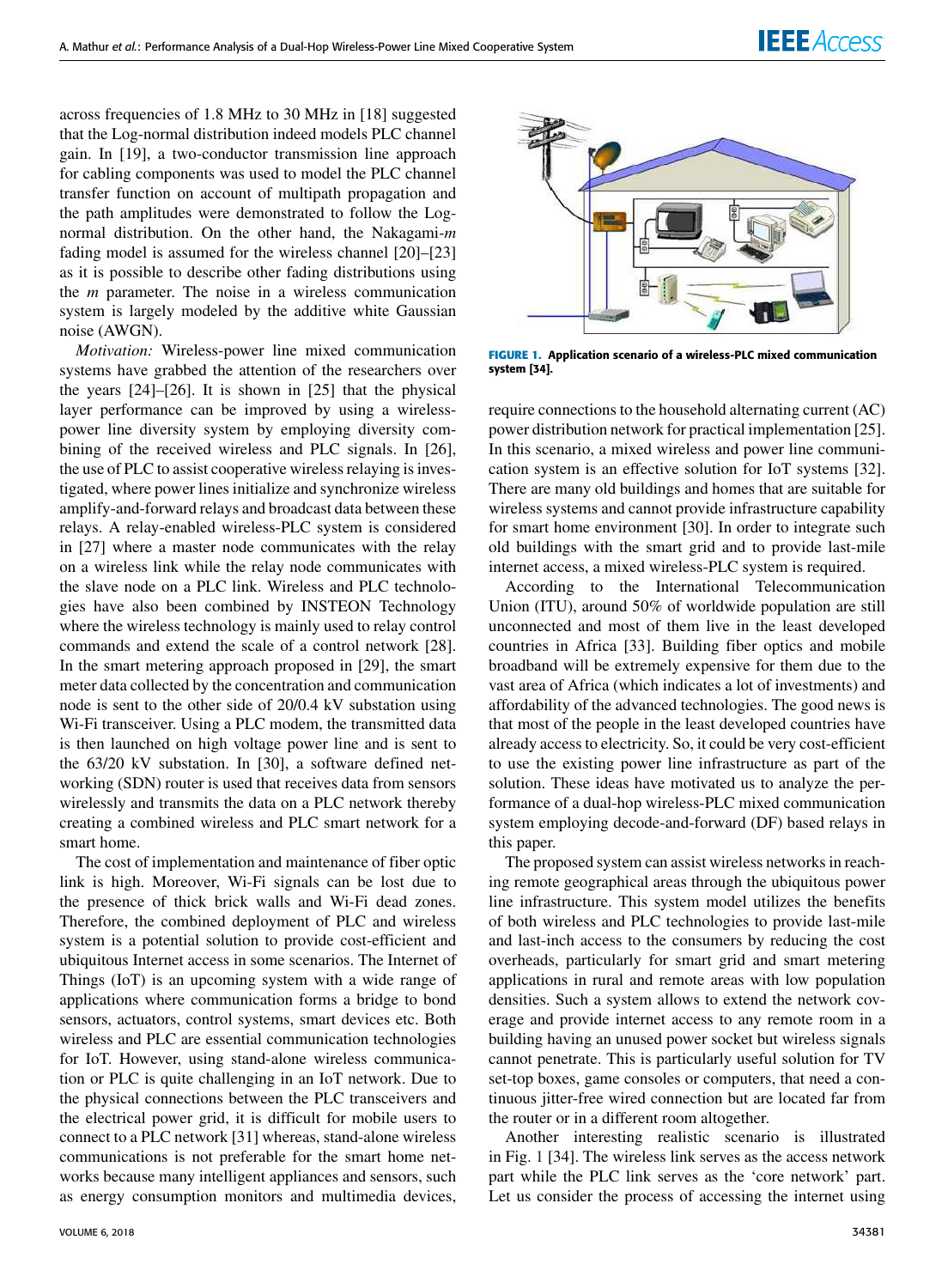the wireless network in a university. A router needs to be installed, then some dedicated wire needs to be laid out to connect the router with the outside internet. This means that once the wires have been laid out, it is difficult to change the location of the router. But with this wireless-PLC mixed approach, firstly, we do not have to lay out separate dedicated wires; secondly, we can add additional routers wherever needed, thereby adding to the flexibility of the communication system. For instance, in complex buildings (e.g., airports or high/big buildings), we may often find that the signal strength of Wi-Fi is quite weak, then it will be extremely convenient to increase the coverage of the access network using this approach. Hence, the considered system can effectively solve the range limitation issues of the conventional wireless communication systems.

PLC presents a huge scope in industrial scenarios as an alternative means for data transmission [35]. In industrial establishments, installing new communication systems for machines, controllers or sensors in old facilities or even communication with devices in farther locations with an already installed power line network pose a serious concern. The much lower installation time and costs coupled with the fact of not having to stop the plant for preparing the infrastructure make PLC an attractive solution for industry. Wireless communication has not gained good acceptance on the factory floor due to its limitation in achieving timely and successful packet transmission [36]. Further, in [37], a wireless transmitter (due to its failures and frequent stopping of the plant) was replaced with a broadband PLC solution to reduce the downtime of the plant to zero.

The proposed wireless-power line mixed system has some potential industrial applications as well. One potential industrial application is related to power line inspection. Currently, people may need to use helicopter to inspect the power line or people have to climb up to the tower to do the inspection, which is both costly and dangerous. However, there is a trend that drones are used to do this task. In this case, the drone can potentially transfer the information through the wire to the data center, which is located far away. This allows the drone to inspect longer distance in a cost-efficient way. Another possible industrial application of the proposed system is in structural health monitoring systems where a wireless sensor network (WSN) within the structure monitors different physical parameters (such as strain, loading, suspension, etc.) or environmental parameters (temperature, pressure, etc.). The data from the WSN is locally collected at the host structure from where it is forwarded to a remote server via PLC. This could be an important industrial application as engineering structures like bridges, wind turbines, oil and gas installations, power plants etc. are usually connected to a power line. Thus, wireless-power line mixed system could be an important solution for structural health monitoring systems in remote areas. The considered system can also be used in industrial automation and control, where the temperature and pressure data of boilers and reactors can be acquired using wireless medium and appropriate control

signals could be sent via PLC link where manual operation could be hazardous.

Lampe and Han Vinck [38] have observed that a diversity gain cannot be attained by employing multi-hop cooperative PLC only links. The effects of multi-hop relaying on power line channel transfer function have been investigated in [39] and it has been experimentally shown that the presence of relaying nodes can intensify the attenuation and frequency selectivity, thereby having a negative effect on channel transfer function. Thus, these ideas have inspired us to study the wireless-power line mixed system model.

*Contributions:* Most of the works in literature focus on the performance of either dual-hop wireless systems [40], [41] or dual-hop PLC systems [42], [43]. In such systems, the performance analysis utilizes the simplicity arising due to the symmetry of system model as both the links are subjected to the same channel and noise. The performance of asymmetric dual-hop AF relaying systems in mixed Nakagami-*m* and Rician links is considered in [44], while the performance of hybrid satellite-terrestrial cooperative systems and hybrid satellite-FSO cooperative systems is detailed in [45] and [46], respectively. On the contrary, the work presented in this paper deals with the performance analysis of a mixed wireless and power line dual-hop system that has not been considered in literature so far to the best of authors' understanding. The analysis of such a system is not straightforward because we consider that the wireless link is corrupted by Nakagami-*m* fading and AWGN while the PLC link is subjected to Log-normal channel gain and Bernoulli-Gaussian noise, in contrast to the symmetric dual-hop systems considered in literature. Further, the effects of the impulsive noise have been incorporated in the analysis of the considered system, which, in itself, is a challenging task. The probability density function (pdf) of the equivalent end-to-end signal-to-noise ratio (SNR) of the proposed system is derived. We evaluate an approximate closed-form analytical expression of the average BER for the proposed system assuming *M*-ary PSK (*M*-PSK) modulation scheme. We also evaluate the diversity of the considered system through the high SNR analysis. Exact closedform expression of the outage probability and an approximate closed-form expression of the capacity of the wireless-power line mixed system are also derived to provide further insights into the considered system.

The work presented in this paper is significantly different from [24] because in [24], only the BER performance of the wireless-power line mixed cooperative communication system was evaluated using the Gamma approximation to Lognormal distribution to simplify the BER analysis. However, in this paper, we obtain novel expressions for the outage probability as well as the capacity of the considered system in addition to the BER performance without employing the Gamma approximation to Log-normal distribution.

The rest of the paper is organized as follows. The wirelesspower line mixed system model is discussed in Section II. In Section III, the performance of the considered system is evaluated in terms of the analytical average BER, outage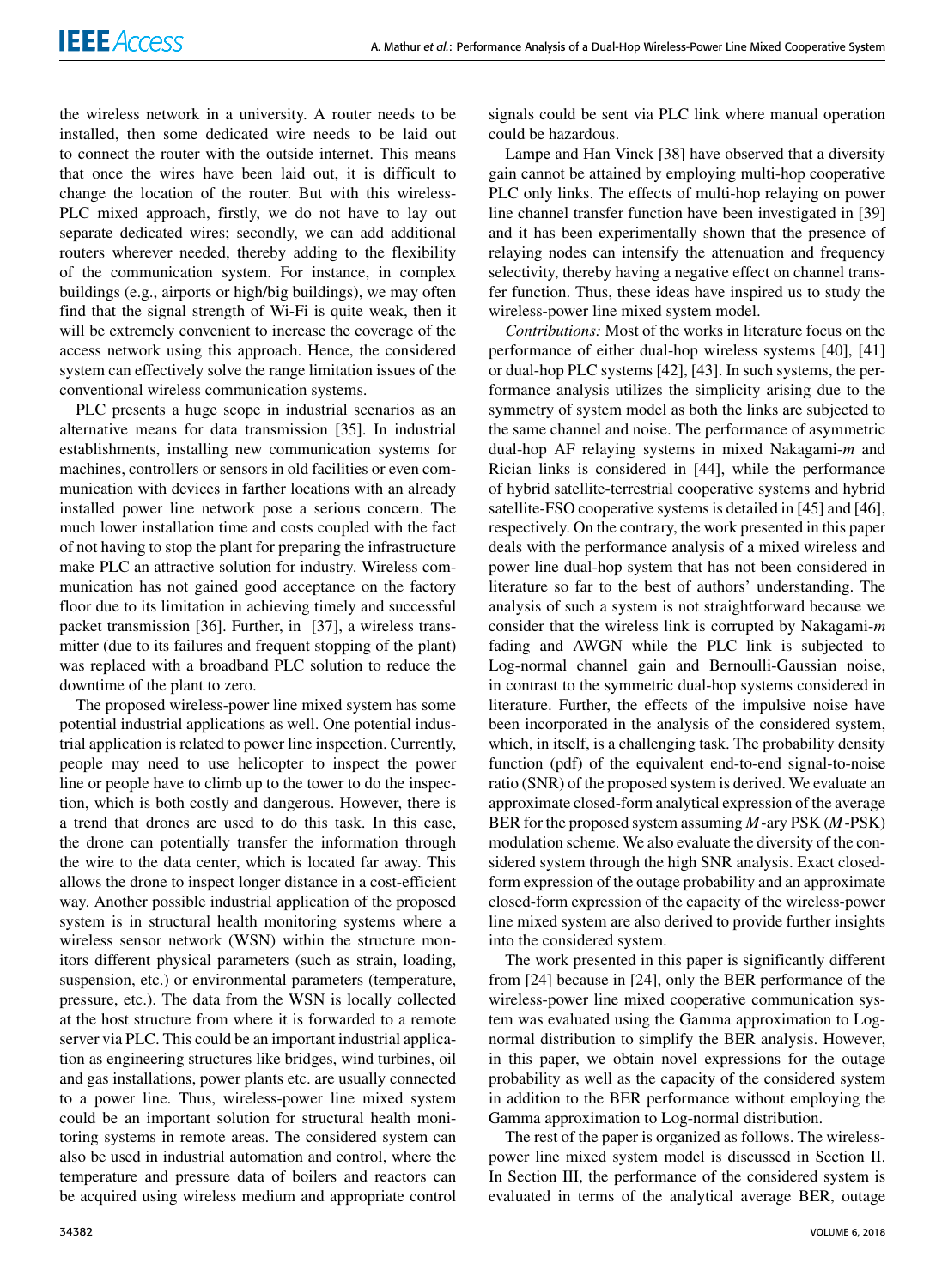

**FIGURE 2.** System model for a dual-hop wireless-power line mixed communication system with DF relay.

probability, and average channel capacity. Analytical and simulation results are discussed in Section IV and some conclusions are drawn in Section V.

## **II. SYSTEM DESCRIPTION**

We consider a dual-hop cooperative communication system as shown in Fig. 2. *M*-PSK modulated data, *s*, are sent by the source  $(S)$  to the relay  $(R)$ , which decodes and re-encodes the received data, and transmits this data to destination (D). R is equipped with a hybrid capability for interfacing wireless link with the PLC link. The wireless S-R link is characterized by Nakagami-*m* fading [20], [21] and AWGN. The PLC R-D link is subjected to Log-normally distributed channel gain [17], [18] and Bernoulli-Gaussian noise [10], [11]. The received signal at R is written as

$$
r_w = h_w s + n_w,\tag{1}
$$

where  $h_w$  incorporates the Nakagami- $m$  fading of the wireless link having severity factor  $m_w \in [0.5, \infty)$  and  $n_w$  represents AWGN having zero mean and  $\sigma_w^2$  variance. The instantaneous SNR over the wireless link is  $\gamma_w = |h_w|^2 E_s / \sigma_w^2 =$  $(|h_w|^2 E_b \log_2 M_w)/\sigma_w^2 = |h_w|^2 \overline{\gamma_w}$ , where  $E_s$  is the symbol energy,  $E_b$  is the bit energy,  $M_w$  is the constellation size, and  $\overline{\gamma_w} = E_s / \sigma_w^2$ . The pdf of  $\gamma_w$  is represented as

$$
f_{\gamma_w}(\gamma) = \left(\frac{m_w}{\overline{\gamma_w}}\right)^{m_w} \frac{\gamma^{m_w - 1}}{\Gamma(m_w)} \exp\left(-\frac{m_w \gamma}{\overline{\gamma_w}}\right). \tag{2}
$$

The following input-output relation describes the received signal at D over the PLC link:

$$
r_p = h_p \hat{s} + n_p,\tag{3}
$$

where  $\hat{s}$  is the signal decoded by R following DF relaying protocol. In (3),  $h_p$  is the PLC channel gain whose amplitude is distributed as

$$
f(a_{h_p}) = \frac{1}{a_{h_p}\sqrt{2\pi\sigma_{h_p}^2}}e^{-\frac{(\ln a_{h_p} - \mu_{h_p})^2}{2\sigma_{h_p}^2}}\bigg),\tag{4}
$$

where  $a_{h_p} > 0$ ,  $\mu_{h_p}$  and  $\sigma_{h_p}^2$  are the mean and variance of the corresponding Gaussian random variable (RV)  $\ln a_{h_p}$ .<sup>1</sup>

The pdf of the additive noise on the PLC link is written as follows [10], [11]:

$$
f(n_p) = (1 - p)\mathcal{CN}(0, \sigma_g^2) + p\mathcal{CN}(0, \sigma_g^2 + \sigma_i^2). \tag{5}
$$

Here  $CN(0, \sigma^2)$  stands for the complex Gaussian distribution having mean zero and  $\sigma^2$  as variance and p is the arrival probability of the impulsive component of the Bernoulli-Gaussian noise. The noise power on the PLC link is  $\sigma_g^2$  in the presence of only background noise; while the noise power is  $\sigma_i^2 = \sigma_g^2(1 + K)$  in the presence of both background and impulsive noises, where  $K = \sigma_i^2/\sigma_g^2$  is the impulsive noise index. If  $\gamma_{p1}$  and  $\gamma_{p2}$  represent the instantaneous SNRs based on whether impulsive noise is absent or present on the PLC link, respectively, then the instantaneous SNR of the PLC link is expressed as

$$
\gamma_p = \begin{cases}\n\gamma_{p1} = \frac{|h_p|^2 E_{\hat{s}}}{\sigma_g^2}, & \text{only background noise,} \\
\gamma_{p2} = \frac{|h_p|^2 E_{\hat{s}}}{\sigma_g^2 (1+K)}, & \text{with impulsive noise,} \\
\gamma_{p1} = |h_p|^2 \overline{\gamma_p}, & \text{only background noise,} \\
\gamma_{p2} = |h_p|^2 \overline{\gamma_p}', & \text{with impulsive noise,} \\
\end{cases}
$$
\n(6)

where  $E_{\hat{s}}$  denotes the decoded symbol energy at R,  $\overline{\gamma_p}$  =  $E_{\hat{s}}/\sigma_g^2$  =  $(E_{\hat{b}} \log_2 M_p)/\sigma_g^2$ ,  $E_{\hat{b}}$  is the decoded bit energy at R,  $M_p$  is the constellation size on the PLC link, and  $\overline{\gamma_p}' = \overline{\gamma_p}/(K+1)$ . The pdf of  $\gamma_p$  is written as

$$
f_{\gamma_p}(\gamma) = \begin{cases} f_{\gamma_{p1}}(\gamma) & \text{only background noise,} \\ f_{\gamma_{p2}}(\gamma) & \text{with impulsive noise.} \end{cases}
$$
 (7)

It should be noted that  $\gamma_{p1}(\gamma)$  and  $\gamma_{p2}(\gamma)$  in (6), are also Lognormal RVs and their pdfs are given by

$$
f_{\gamma_{p1}}(\gamma) = \frac{1}{\gamma \sqrt{2\pi \sigma'^2}} \exp\left(-\frac{(\ln \gamma - \mu')^2}{2\sigma'^2}\right),\qquad(8)
$$

$$
f_{\gamma_{p2}}(\gamma) = \frac{1}{\gamma \sqrt{2\pi \sigma'^2}} \exp\left(-\frac{(\ln \gamma - \mu'')^2}{2\sigma'^2}\right),\qquad(9)
$$

where  $\mu' = \ln \overline{\gamma_p} + 2\mu_{h_p}, \mu'' = \ln \overline{\gamma_p}' + 2\mu_{h_p}, \text{and } \sigma'^2 = 4\sigma_{h_p}^2$ .

*Remark 1:* In this work, we have used fixed DF relaying protocol. A relay operating on incremental DF protocol could be used for congestion control. In this situation, the relay will be used only when the SNR of the source-destination link is very low and it receives a feedback from the destination in the form of an automatic repeat request (ARQ). The relay results in a more reliable end-to-end link and, hence, a reduction in the number of users losing their reserved time slots. This leads to a further reduction in the average number of contending users, and therefore, a much lower access delay. Alternatively, the relay could utilize multi-level priority scheduling approach to prioritize the data based on packet sizes, delivery speeds, and Quality of Service (QoS) needs. On a serial wireless-PLC link as considered in this manuscript, the PLC link could use orthogonal frequency division multiple access technique and would be time-sharing the available slots based on the priority of the data packets.

<sup>&</sup>lt;sup>1</sup>In this paper, we consider the specific case of a flat fading channel, in which the coherence time is larger than the frame length. As a result, the effect of channel state information (CSI) outdating, which happens due to Doppler spread that is related to the coherence time, does not play a role in this scenario.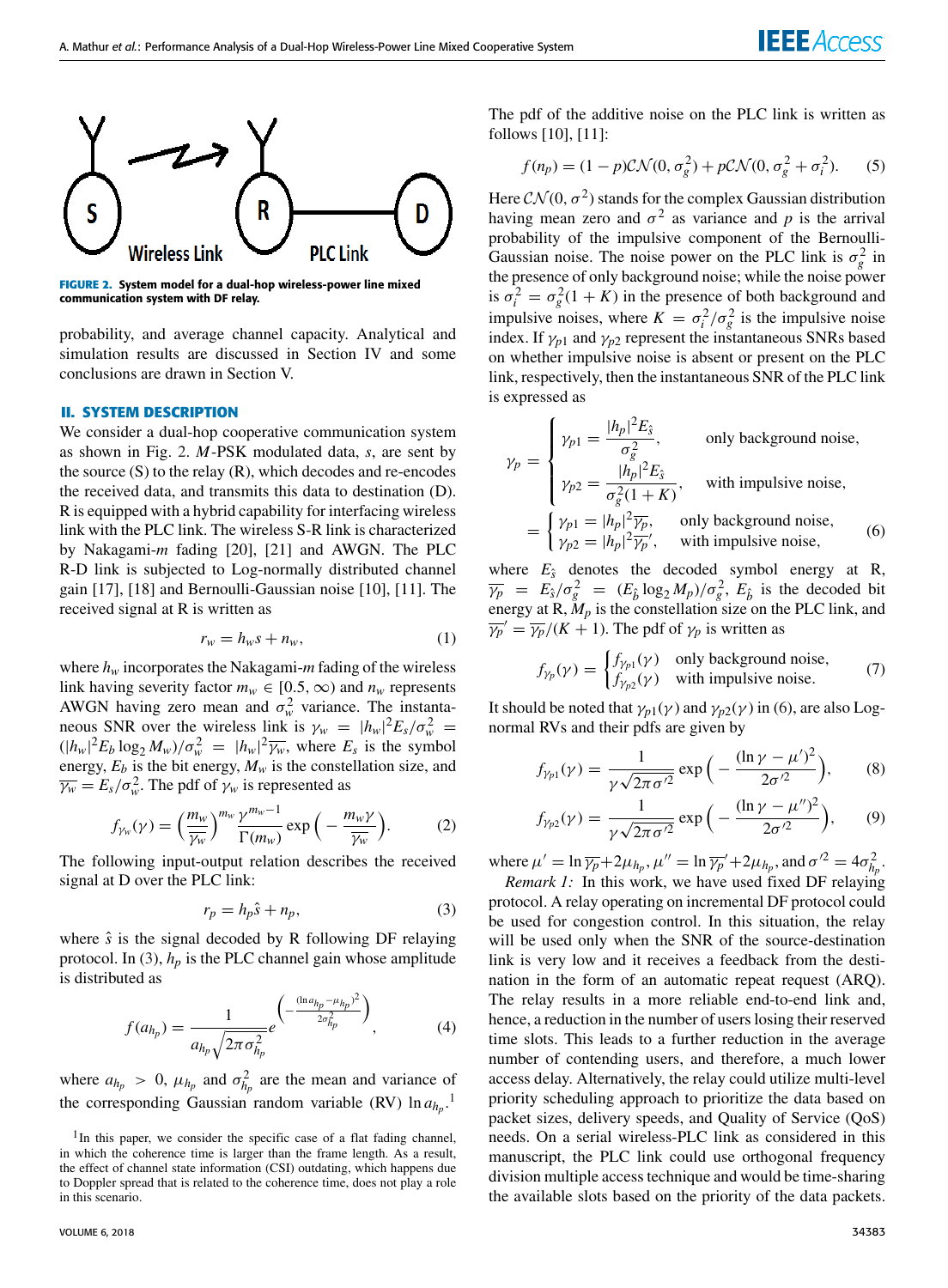However, a detailed analysis of these schemes is beyond the scope of this work.

## **III. PERFORMANCE ANALYSIS**

The end-to-end SNR of a DF based dual-hop cooperative system is the minimum of the SNRs of the individual links [47]. As a result, the equivalent end-to-end SNR of the considered wireless-PLC mixed communication system is expressed as follows:

$$
\gamma_d = \min(\gamma_w, \gamma_p)
$$
  
= 
$$
\begin{cases} \gamma_{d1} & \text{only background noise,} \\ \gamma_{d2} & \text{with impulsive noise,} \end{cases}
$$
 (10)

where  $\gamma_{d1}$  = min( $\gamma_w$ ,  $\gamma_{p1}$ ) is the end-to-end SNR in the absence of impulsive noise and  $\gamma_{d2}$  = min( $\gamma_w$ ,  $\gamma_{p2}$ ) is the end-to-end SNR when both types of additive noises are present. Further, using [48, eq. (6.81)] the cumulative distribution function (cdf),  $F_{\gamma d}(\gamma)$  and  $F_{\gamma d}(\gamma)$ , of the equivalent SNR of the considered system is given by

$$
F_{\gamma d1}(\gamma) = 1 - Pr[\gamma_{d1} > \gamma] = 1 - Pr[\gamma_w > \gamma, \gamma_{p1} > \gamma]
$$
  
=  $F_{\gamma(\gamma)} + F_{\gamma(\gamma)} = F_{\gamma(\gamma)}F_{\gamma(\gamma)} \tag{11}$ 

$$
= F_{\gamma_w}(\gamma) + F_{\gamma_{p1}}(\gamma) - F_{\gamma_w}(\gamma)F_{\gamma_{p1}}(\gamma), \tag{11}
$$

$$
(\gamma) = F_{\gamma_w}(\gamma) + F_{\gamma_w}(\gamma) - F_{\gamma_w}(\gamma)F_{\gamma_w}(\gamma) \tag{12}
$$

$$
F_{\gamma_{d2}}(\gamma) = F_{\gamma_w}(\gamma) + F_{\gamma_{p2}}(\gamma) - F_{\gamma_w}(\gamma)F_{\gamma_{p2}}(\gamma), \tag{12}
$$

where  $Pr[\cdot]$  denotes the probability.  $F_{\gamma_w}(\gamma)$ ,  $F_{\gamma_{p1}}(\gamma)$ , and  $F_{\gamma_{p2}}(\gamma)$  are calculated by integrating (2), (8), and (9), respectively, in the following manner:

$$
F_{\gamma_w}(\gamma) = \frac{1}{\Gamma(m_w)} \gamma(m_w, \frac{m_w \gamma}{\overline{\gamma_w}}),\tag{13}
$$

$$
F_{\gamma_{p1}}(\gamma) = Q\Big(\frac{\mu' - \ln \gamma}{\sigma'}\Big),\tag{14}
$$

$$
F_{\gamma_{p2}}(\gamma) = Q\Big(\frac{\mu'' - \ln \gamma}{\sigma'}\Big),\tag{15}
$$

where  $\gamma(s, x) \triangleq \int_0^x t^{s-1} e^{-t} dt$ , denotes the lower incomplete gamma function and  $Q(x) \triangleq \frac{1}{\sqrt{2}}$  $\frac{1}{2\pi} \int_{x}^{\infty} \exp\left(-\frac{t^2}{2}\right)$  $\left(\frac{t^2}{2}\right)dt$ , denotes the well-known Gaussian Q-function. On putting  $(13)$  and  $(14)$  in  $(11)$ , and  $(13)$  and  $(15)$  in  $(12)$ , respectively, we arrive at the desired cdfs,  $F_{\gamma d}(\gamma)$  and  $F_{\gamma d}(\gamma)$ , of the equivalent SNR in the absence and presence of impulsive noise, respectively. The pdf of the equivalent SNRs for the considered scenarios is obtained by differentiating (11) and (12) with respect to  $\gamma$ , as follows:

$$
f_{\gamma_{d1}}(\gamma) = f_{\gamma_w}(\gamma) + f_{\gamma_{p1}}(\gamma) - f_{\gamma_w}(\gamma) F_{\gamma_{p1}}(\gamma)
$$
  
-  $f_{\gamma_{p1}}(\gamma) F_{\gamma_w}(\gamma)$ , (16)

$$
f_{\gamma_{d2}}(\gamma) = f_{\gamma_w}(\gamma) + f_{\gamma_{p2}}(\gamma) - f_{\gamma_w}(\gamma) F_{\gamma_{p2}}(\gamma)
$$
  
-  $f_{\gamma_{p2}}(\gamma) F_{\gamma_w}(\gamma)$ . (17)

where  $f_{\gamma_w}(\gamma)$ ,  $f_{\gamma_{p1}}(\gamma)$ ,  $f_{\gamma_{p2}}(\gamma)$ ,  $F_{\gamma_w}(\gamma)$ ,  $F_{\gamma_{p1}}(\gamma)$ , and  $F_{\gamma_{p2}}(\gamma)$ are given by  $(2)$ ,  $(8)$ ,  $(9)$ ,  $(13)$ - $(15)$ , respectively.

#### A. COMPUTATION OF BER

In this subsection, we evaluate the BER of *M*-PSK signals transmitted over the wireless-power line mixed

cooperative system. By using the signal space concept, the BER as a function of instantaneous SNR is given by [49]

$$
P_e\{\gamma\} \approx \frac{2}{\zeta_M} \sum_{k=1}^{\max(M/4,1)} Q(\sqrt{2\gamma}b_k),\tag{18}
$$

where  $\zeta_M$  = max(log<sub>2</sub> *M*, 2) and  $b_k$  = sin  $\left(\frac{(2k-1)\pi}{M}\right)$ . Thus, the analytical average BER of the proposed system is expressed as

$$
P_e = (1 - p)E_{\gamma_w, |h_p|^2} [P_e\{\min(\gamma_w, |h_p|^2 \overline{\gamma_p})\}] + pE_{\gamma_w, |h_p|^2} [P_e\{\min(\gamma_w, |h_p|^2 \overline{\gamma_p}')\}], \quad (19)
$$

where *E*[·] represents expectation. The average error probability in the presence of only background noise is obtained by using the order statistics as follows:

$$
E_{\gamma_w, |h_p|^2} [P_e\{\min(\gamma_w, |h_p|^2 \overline{\gamma_p})\}]
$$
  
\n
$$
= \frac{2}{\zeta_{M_p}} \sum_{k=1}^{\max(M_p/4, 1)} \int_0^\infty Q(\sqrt{2\gamma} b_{k_p})(1 - F_{\gamma_w}(\gamma)) f_{\gamma_{p_1}}(\gamma) d\gamma
$$
  
\n
$$
+ \frac{2}{\zeta_{M_w}} \sum_{k=1}^{\max(M_w/4, 1)} \int_0^\infty Q(\sqrt{2\gamma} b_{k_w})(1 - F_{\gamma_{p_1}}(\gamma)) f_{\gamma_w}(\gamma) d\gamma,
$$
\n(20)

where  $\zeta_{M_p}$  = max(log<sub>2</sub>  $M_p$ , 2),  $b_{k_p}$  = sin  $\left(\frac{(2k-1)\pi}{M_p}\right)$ ,  $\zeta_{M_w} = \max(\log_2 M_w, 2)$ , and  $b_{k_w} = \sin\left(\frac{(2k-1)\pi}{M_w}\right)$ . Similarly, when the impulsive noise is also present on the PLC link, the average error probability can be expressed as

$$
E_{\gamma_w, |h_p|^2} [P_e\{\min(\gamma_w, |h_p|^2 \overline{\gamma_p'})\}]
$$
  
= 
$$
\frac{2}{\zeta_{M_p}} \sum_{k=1}^{\max(M_p/4, 1)} \int_0^\infty Q(\sqrt{2\gamma} b_{k_p})(1 - F_{\gamma_w}(\gamma)) f_{\gamma_{p_2}}(\gamma) d\gamma
$$
  
+ 
$$
\frac{2}{\zeta_{M_w}} \sum_{k=1}^{\max(M_w/4, 1)} \int_0^\infty Q(\sqrt{2\gamma} b_{k_w})(1 - F_{\gamma_{p_2}}(\gamma)) f_{\gamma_w}(\gamma) d\gamma.
$$
(21)

Using (20) and (21) in (19) and after some simplifications, *P<sup>e</sup>* is given by

$$
P_e = (1 - p)[P_{e1} + P_{e2} - P_{e3} - P_{e4}]
$$
  
+  $p[P_{e1} + P_{e5} - P_{e6} - P_{e7}],$  (22)

where  $P_{e1} \approx \frac{2}{\zeta M_w} \sum_{k=1}^{\max(M_w/4,1)} \int_0^\infty Q(\sqrt{2\gamma} b_{k_w}) f_{\gamma_w}(\gamma) d\gamma$ ,  $P_{e2} \approx \frac{2}{\zeta_{M_p}} \sum_{k=1}^{\max(M_p/4,1)} \int_0^\infty Q(\sqrt{2\gamma} b_{k_p}) f_{\gamma_{p1}}(\gamma) d\gamma,$  $P_{e3} \approx \frac{2}{\zeta_{M_w}} \sum_{k=1}^{\max(M_w/4,1)} \int_0^\infty Q(\sqrt{2\gamma} b_{k_w}) f_{\gamma_w}(\gamma) F_{\gamma_{p1}}(\gamma) d\gamma$  $P_{e4} \approx \frac{2}{\zeta_{Mp}} \sum_{k=1}^{\max(M_p/4,1)} \int_0^\infty Q(\sqrt{2\gamma} b_{k_p}) f_{\gamma_{p1}}(\gamma) F_{\gamma_w}(\gamma) d\gamma$ ,  $P_{e5} \approx \frac{2}{\zeta_{M_p}} \sum_{k=1}^{\max(M_p/4,1)} \int_0^\infty Q(\sqrt{2\gamma} b_{k_p}) f_{\gamma_{p2}}(\gamma) d\gamma, \ P_{e6} \approx$  $\frac{2}{\lambda_{M_w}}\sum_{k=1}^{\max(M_w/4,1)} \int_0^\infty Q(\sqrt{2\gamma} b_{k_w}) f_{\gamma_w}(\gamma) F_{\gamma_{p2}}(\gamma) d\gamma$ , and  $P_{e7} \approx \frac{2}{\zeta M_p} \sum_{k=1}^{\max(M_p/4,1)} \int_0^\infty Q(\sqrt{2\gamma} b_{k_p}) f_{\gamma p2}(\gamma) F_{\gamma_w}(\gamma) d\gamma.$ It should be noted that the cross-terms  $P_{e3}$ ,  $P_{e4}$ ,  $P_{e6}$ , and  $P_{e7}$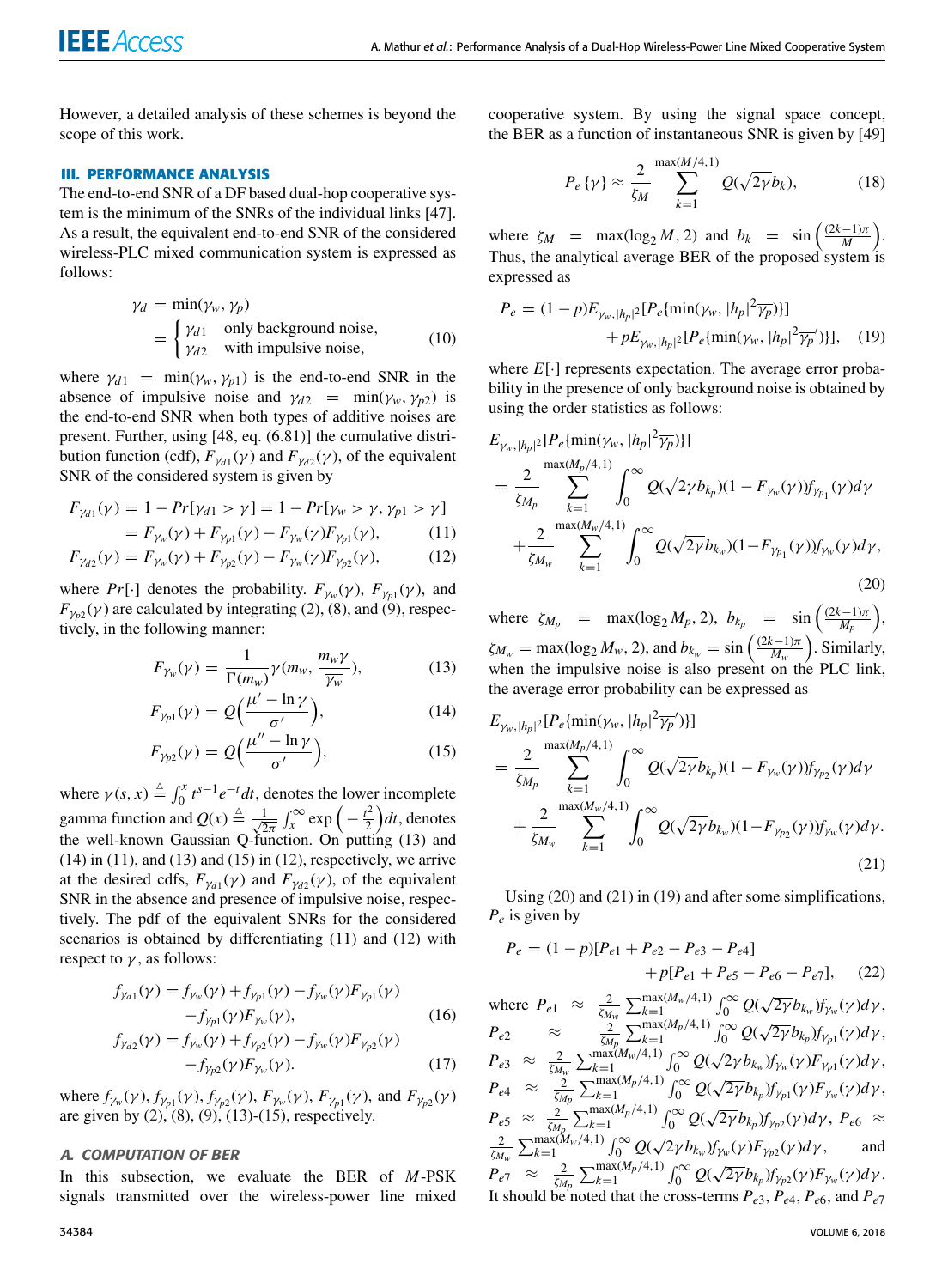become very small for all practical SNR values and can be ignored. Thus,  $P_e$  given by (22) can be approximated as

$$
P_e \approx (1 - p)[P_{e1} + P_{e2}] + p[P_{e1} + P_{e5}].
$$
 (23)

Let us obtain the closed-form expression for each term in (23). On substituting the pdf of  $\gamma_w$  from (2) into  $P_{e1}$ ,  $P_{e1}$ is written as

$$
P_{e1} \approx \frac{2}{\zeta_{M_w}} \sum_{k=1}^{\max(M_w/4,1)} \int_0^\infty Q(\sqrt{2\gamma} b_{k_w})
$$

$$
\times \left(\frac{m_w}{\overline{\gamma_w}}\right)^{m_w} \frac{\gamma^{m_w - 1}}{\Gamma(m_w)} \exp\left(-\frac{m_w \gamma}{\overline{\gamma_w}}\right) d\gamma. \tag{24}
$$

Applying the transformation  $\sqrt{\gamma} = t$  and using the definition  $Q(x) \stackrel{\triangle}{=} 1/2 \operatorname{erfc}(x/\sqrt{2})$  in (24), we obtain

$$
P_{e1} = \frac{2}{\zeta_{M_w}} \sum_{k=1}^{\max(M_w/4,1)} \frac{\left(\frac{m_w}{\overline{\gamma_w}}\right)^{m_w}}{\Gamma(m_w)} \int_0^\infty t^{2m_w - 1} \times \exp\left(-\frac{m_w t^2}{\overline{\gamma_w}}\right) \operatorname{erfc}(b_{k_w} t) dt. \tag{25}
$$

*P*<sub>e1</sub>, in (25), can be solved using [50, eq. (2.8.5.6)], with  $\alpha = 2m_w, p = m_w/\overline{\gamma_w}$ , and  $c = b_{k_w}$ , as follows:

$$
P_{e1} = \frac{2}{\zeta_{M_{w}}} \sum_{k=1}^{\max(M_{w}/4,1)} \frac{\left(\frac{m_{w}}{\overline{\gamma_{w}}}\right)^{m_{w}}}{\Gamma(m_{w})} \left[\frac{\Gamma(m_{w})}{2\left(\frac{m_{w}}{\overline{\gamma_{w}}}\right)^{m_{w}}}\right] \frac{\left[\frac{\Gamma(m_{w})}{2\left(\frac{m_{w}}{\overline{\gamma_{w}}}\right)^{m_{w}}}\right]}{\sqrt{\pi} \left(\frac{m_{w}}{\overline{\gamma_{w}}}\right)^{m_{w}+0.5} 2F_{1}\left(\frac{1}{2},m_{w}+\frac{1}{2};\frac{3}{2};\frac{-b_{k_{w}}^{2}\overline{\gamma_{w}}}{m_{w}}\right)\right].
$$
\n(26)

In (26),  ${}_2F_1(\cdot, \cdot; \cdot; x)$  denotes Gaussian hypergeometric function [51, eq. (9.14.1)]. Now, *Pe*<sup>2</sup> is obtained by substituting  $f_{\gamma_{p1}}(\gamma)$  in the expression for  $P_{e2}$  as follows:

$$
P_{e2} = \frac{2}{\zeta_{M_p}} \sum_{k=1}^{\max(M_p/4,1)} \int_0^\infty Q(\sqrt{2\gamma} b_{k_p})
$$
  
\n
$$
\times \frac{1}{\gamma \sqrt{2\pi \sigma'^2}} \exp\left(-\frac{(\ln \gamma - \mu')^2}{2\sigma'^2}\right) d\gamma
$$
  
\n
$$
\approx \frac{2}{\zeta_{M_p}} \sum_{k=1}^{\max(M_p/4,1)} \frac{\eta_0}{\sqrt{2\pi \sigma'^2}} \exp\left(\frac{-W_0(b_{k_p}^2 e^{\mu'} \sigma'^2)}{\sigma'^2}\right)
$$
  
\n
$$
\times \left[\eta_1 \left\{\frac{W_0(b_{k_p}^2 e^{\mu'} \sigma'^2)}{\sigma'^2}\right\}^{\eta_2-1} + \frac{W_0(b_{k_p}^2 e^{\mu'} \sigma'^2)}{2}\right]\right),
$$
\n(27)

where (27) is obtained using [52, eq. (31)] and  $W_0(\cdot)$  is the Lambert-W function. The parameters  $\eta_0$ ,  $\eta_1$ , and  $\eta_2$  are given by [52], [53]:

$$
\eta_0 = (0.06516(\sigma' + 24.47))^2 - 2.5959,
$$
  
\n
$$
\eta_1 = -(0.06708(\sigma' - 18.7231))^2 + 2.7904,
$$
  
\n
$$
\eta_2 = (0.03162(\sigma' - 17.001))^2 + 0.662,
$$

for  $\sigma'(dB) \in [2, 6)$ , whereas, for  $\sigma'(dB) \in [6, 12]$ , the values are:

$$
\eta_0 = 0.258(\sigma' - 6) + 1.345,
$$
  
\n
$$
\eta_1 = -(0.0592(\sigma' - 21.5))^2 + 2.9046,
$$
  
\n
$$
\eta_2 = (0.02646(\sigma' - 20.07))^2 + 0.6434.
$$

The parameter,  $\sigma_{h_p}$  of the PLC channel depends on the communication environment and varies with the number of branching nodes in the PLC network and the center frequency [17], [19]. For the typical values of  $\sigma_{h_p}$  considered in [17] and [19] for a PLC channel, the value of  $\sigma'(dB)$  falls in the above ranges. Hence, the approximation used in (27) is valid.

Moreover,  $P_{e5}$  is calculated by replacing  $\mu'$  in the expression for  $P_{e2}$  with  $\mu''$ . Substituting the expressions for  $P_{e1}$ ,  $P_{e2}$ , and  $P_{e5}$  into (23), we obtain the required average BER of the system under consideration.

*Remark 2:* The analysis presented here can be extended to incorporate multicarrier format on the PLC link in future works using the concept outlined in [54] because sum of Lognormally distributed channel gains is another Log-normal RV [55]. This analysis is quite involved and beyond the scope of this work.

Let us perform the high SNR analysis for the BER in the following subsection.

#### B. ASYMPTOTIC BER ANALYSIS

For asymptotic BER analysis, we assume that  $\overline{\gamma_w} = \overline{\gamma_p}$ . Let us re-write  $P_{e1}$  given by (26) after some manipulations using [51, eq. (9.132.2)] as follows:

$$
P_{e1} = \frac{2}{\zeta_{M_w}} \sum_{k=1}^{\max(M_w/4,1)} \left[ \frac{1}{2} - \frac{\Gamma(m_w + 0.5)}{\sqrt{\pi} \Gamma(m_w)} \right]
$$

$$
\times \left\{ \frac{\Gamma(1.5)\Gamma(m_w)}{b_{k_w} \Gamma(m_w + 0.5)} + \frac{\Gamma(1.5)\Gamma(-m_w) \left( \frac{m_w}{\overline{\gamma}} \right)^{m_w}}{\Gamma(0.5)\Gamma(1 - m_w) b_{k_w}^{2m_w}} \right\}
$$

$$
\times {}_2F_1 \left( m_w + 0.5, m_w; m_w + 1; \frac{-m_w}{b_{k_w}^2 \overline{\gamma}} \right) \right\}.
$$
 (28)

Now, for high SNR,  $\frac{-m_w}{b_{k_w}^2 \bar{y}} \to 0$ , hence,  ${}_2F_1(\cdot, \cdot; \cdot; x) \to 1$ . Thus,  $P_{e1}$  can be approximated at high SNR as

$$
P_{e1} \approx \frac{2}{\zeta_{M_w}} \sum_{k=1}^{\max(M_w/4,1)} \left[ \frac{1}{2} - \frac{\Gamma(m_w + 0.5)}{\sqrt{\pi} \Gamma(m_w)} \right] \times \left\{ \frac{\Gamma(1.5) \Gamma(m_w)}{b_{k_w} \Gamma(m_w + 0.5)} + \frac{\Gamma(1.5) \Gamma(-m_w) \left(\frac{m_w}{\bar{\gamma}}\right)^{m_w}}{\Gamma(0.5) \Gamma(1 - m_w) b_{k_w}^{2m_w}} \right\}.
$$
\n(29)

From (29), it is clear that  $P_{e1}$  falls with a slope of  $m_w$  at high SNR. The contribution of the PLC link in the expression for  $P_e$  occurs due to the terms  $P_{e2}$  and  $P_{e5}$ . Since the PLC link is subjected to Log-normal channel gain, it is established in literature [56] that for asymptotically large SNR, the diversity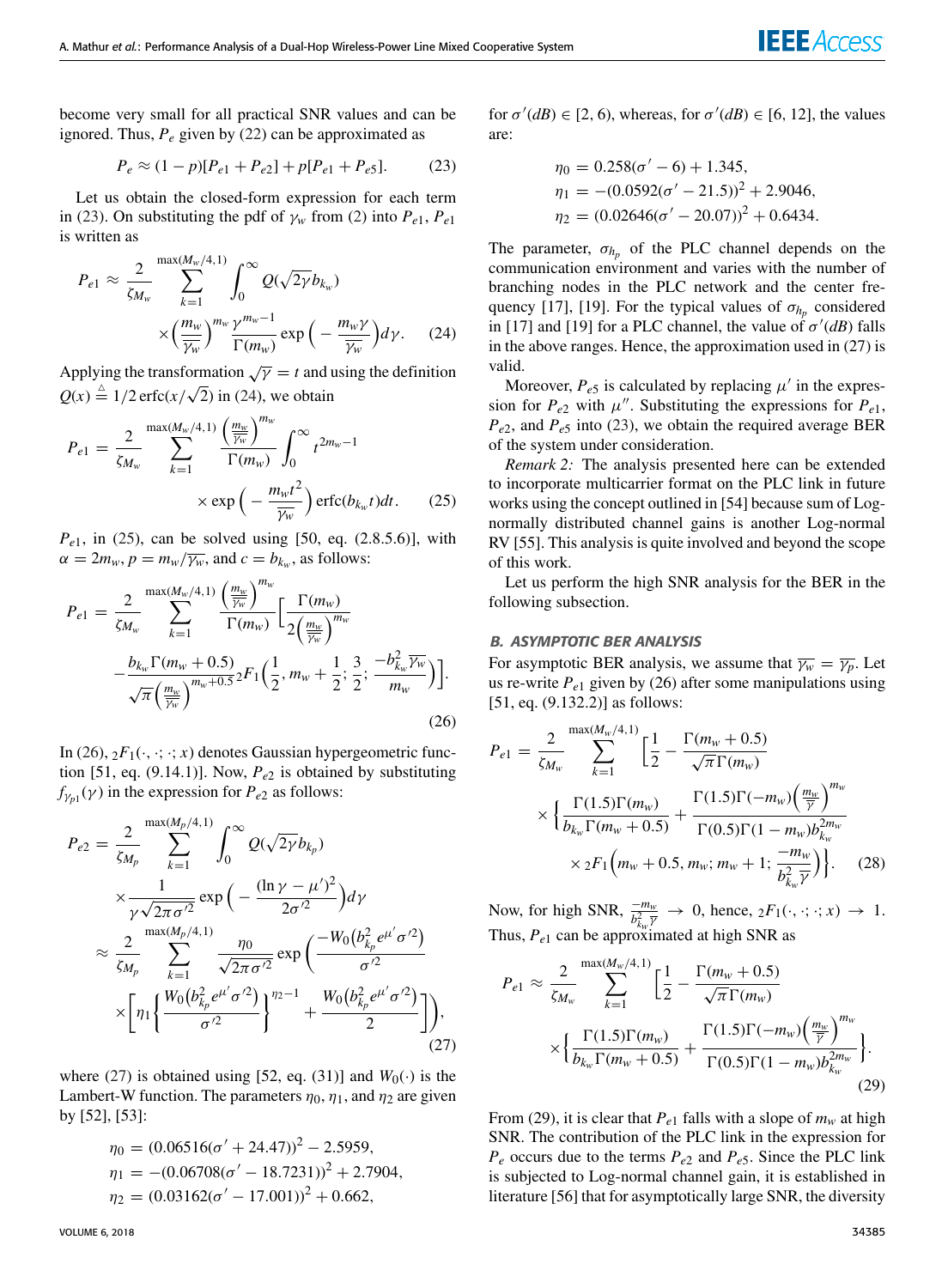order for Log-normal channels is  $\infty$ . Thus, the diversity order of the considered dual hop wireless-PLC system is  $\min(m_w, \infty) = m_w$ . This result is also verified through the plots shown in Fig. 7.

## C. COMPUTATION OF OUTAGE PROBABILITY

The outage probability is that value of probability where the equivalent SNR falls below a particular threshold SNR, γ*th*. Therefore, using (11) and (12), the outage probability of the considered system based on DF relaying protocol is written as

$$
P_{out} = F_{\gamma_d}(\gamma_{th})
$$
  
= (1 - p)F\_{\gamma\_{d1}}(\gamma\_{th}) + pF\_{\gamma\_{d2}}(\gamma\_{th})  
= (1 - p)\{F\_{\gamma\_w}(\gamma\_{th}) + F\_{\gamma\_{p1}}(\gamma\_{th}) - F\_{\gamma\_w}(\gamma\_{th})F\_{\gamma\_{p1}}(\gamma\_{th})\}   
+ p\{F\_{\gamma\_w}(\gamma\_{th}) + F\_{\gamma\_{p1}}(\gamma\_{th}) - F\_{\gamma\_w}(\gamma\_{th})F\_{\gamma\_{p2}}(\gamma\_{th})\}, (30)

where  $F_{\gamma_w}(\gamma_{th})$ ,  $F_{\gamma_{p1}}(\gamma_{th})$ , and  $F_{\gamma_{p2}}(\gamma_{th})$  are obtained by replacing γ with  $γ<sub>th</sub>$  in (13)-(15).

## D. COMPUTATION OF AVERAGE CHANNEL CAPACITY

In this subsection, we derive a closed-form expression of the average channel capacity of the considered dual-hop DF based wireless-power line mixed cooperative system. The average channel capacity, *C* is given by [57, eq. (13)]

$$
C = \frac{1}{2} \int_0^\infty \log_2(1 + \gamma) f_{\gamma d}(\gamma) d\gamma
$$
  
=  $\frac{(1 - p)}{2 \ln 2} \int_0^\infty \ln(1 + \gamma) f_{\gamma d1}(\gamma) d\gamma$   
+  $\frac{p}{2 \ln 2} \int_0^\infty \ln(1 + \gamma) f_{\gamma d2}(\gamma) d\gamma.$  (31)

Now, using (16) and (17) in (31) and after some manipulations, *C* can be evaluated as

$$
C = \frac{(1-p)}{2\ln 2}(C_1 + C_2 - C_3 - C_4)
$$
  
 
$$
+ \frac{p}{2\ln 2}(C_1 + C_5 - C_6 - C_7).
$$
 (32)

We will now compute closed-form expressions for *C<sup>i</sup>* ,  $i = \{1, 2, 3, 4, 5, 6, 7\}$ .  $C_1$  can be evaluated as

$$
C_1 = \int_0^\infty \ln(1+\gamma) f_{\gamma_w}(\gamma) d\gamma
$$
  
= 
$$
\int_0^\infty \ln(1+\gamma) \left(\frac{m_w}{\overline{\gamma_w}}\right)^{m_w} \frac{\gamma^{m_w - 1}}{\Gamma(m_w)} \exp\left(-\frac{m_w \gamma}{\overline{\gamma_w}}\right) d\gamma.
$$
 (33)

The  $ln(\cdot)$  and  $exp(\cdot)$  functions in (33) can be expressed in terms of the Meijer-G function using [58, eq. (8.4.6.4)] and [58, eq. (8.4.3.1)], respectively, as

$$
C_1 = \left(\frac{m_w}{\overline{\gamma_w}}\right)^{m_w} \frac{1}{\Gamma(m_w)} \int_0^\infty \gamma^{m_w - 1} G_{0,1}^{1,0} \left(\frac{m_w \gamma}{\overline{\gamma_w}} \middle|_0^{-1}\right) \times G_{2,2}^{1,2} \left(\gamma \middle|_{1,0}^{1,1}\right) d\gamma. \tag{34}
$$

In  $(34)$ ,  $G(\cdot|\cdot)$  denotes the Meijer-G function [58, eq. (8.2.1)]. The integration in (34) can be solved using [59, eq. (07.34.21.0011.01)] in the following way

$$
C_1 = \frac{1}{\Gamma(m_w)} G_{3,2}^{1,3} \left( \frac{\overline{\gamma_w}}{m_w} \middle| \begin{matrix} 1, 1, 1 - m_w \\ 1, 0 \end{matrix} \right). \tag{35}
$$

*C*<sup>2</sup> can be derived as follows:

$$
C_2 = \int_0^\infty \ln(1+\gamma) f_{\gamma p1}(\gamma) d\gamma
$$
  
= 
$$
\int_0^\infty \frac{\ln(1+\gamma)}{\gamma \sqrt{2\pi \sigma'^2}} \exp\left(-\frac{(\ln \gamma - \mu')^2}{2\sigma'^2}\right) d\gamma
$$
  

$$
\approx \ln \left[2 \cosh\left(\frac{\ln \gamma_p + \mu'}{2}\right)\right]
$$
  
+ 
$$
\frac{1}{2} \left[ \ln \overline{\gamma_p} + \mu' + \frac{\eta'_0 \ln 10}{10 \cosh^{\eta'_1} \left(\frac{\ln \overline{\gamma_p} + \mu'}{2\eta'_2}\right)} \right],
$$
 (36)

where (36) is obtained using [60, eq. (13)] after some simplifications. For  $\sigma' \in [0.01, 6)$  dB, the parameters  $\eta'_0$  and  $\eta'_1$  are given by [60, eq. (13)]:

$$
\eta'_0 = (-1.0658 \times 10^{-4} \sigma'^3 - 0.0019047 \sigma'^2 + 0.083954 \sigma' - 0.0004047) \sigma'/\sqrt{2},
$$
  

$$
\eta'_1 = -0.0160 \sigma'^2 + 0.3180 \sigma' + 1.6580,
$$

whereas, for  $\sigma' \in [6, 12]$  dB, these parameters are written as

$$
\eta'_0 = (8.7552 \times 10^{-5} \sigma'^3 - 0.0043629 \sigma'^2 + 0.093625 \sigma' - 0.011684 \sigma' / \sqrt{2}, \n\eta'_1 = -0.0080 \sigma'^2 + 0.2200 \sigma' + 1.9580.
$$

For  $\sigma' \in [0.01, 12]$  dB,  $\eta_2' = (0.045\sigma' + 0.385) \ln(10)$ . The expression for  $C_5$  is similar to the expression for  $C_2$  but  $\overline{\gamma_p}$  and  $\mu'$  in (36) are replaced with  $\overline{\gamma_p}'$  and  $\mu''$ , respectively, for *C*<sub>5</sub>. Now  $C_3$  can be evaluated as

$$
C_3 = \int_0^\infty \ln(1+\gamma) f_{\gamma_w}(\gamma) F_{\gamma_{p1}}(\gamma) d\gamma
$$
  
= 
$$
\int_0^\infty \ln(1+\gamma) \left(\frac{m_w}{\overline{\gamma_w}}\right)^{m_w} \frac{\gamma^{m_w - 1}}{\Gamma(m_w)} \exp\left(-\frac{m_w \gamma}{\overline{\gamma_w}}\right)
$$
  

$$
\times Q\left(\frac{\mu' - \ln \gamma}{\sigma'}\right) d\gamma.
$$
 (37)

On substituting  $\left(\frac{m_w y}{\overline{\gamma_w}}\right) = t$  in (37),  $C_3$  becomes

$$
C_3 = \int_0^\infty e^{-t} f(t) dt,
$$
\n(38)

where

$$
f(t) = \frac{t^{m_w - 1}}{\Gamma(m_w)} \ln \left( 1 + \frac{\overline{\gamma_w}t}{m_w} \right) Q\left(\frac{\mu' - \ln\left(\frac{\overline{\gamma_w}t}{m_w}\right)}{\sigma'}\right). \tag{39}
$$

Utilising  $[61, eq. (25.4.45)], C_3$  is expressed as

$$
C_3 = \sum_{i=1}^{n} w_i f(t_i),
$$
 (40)

34386 VOLUME 6, 2018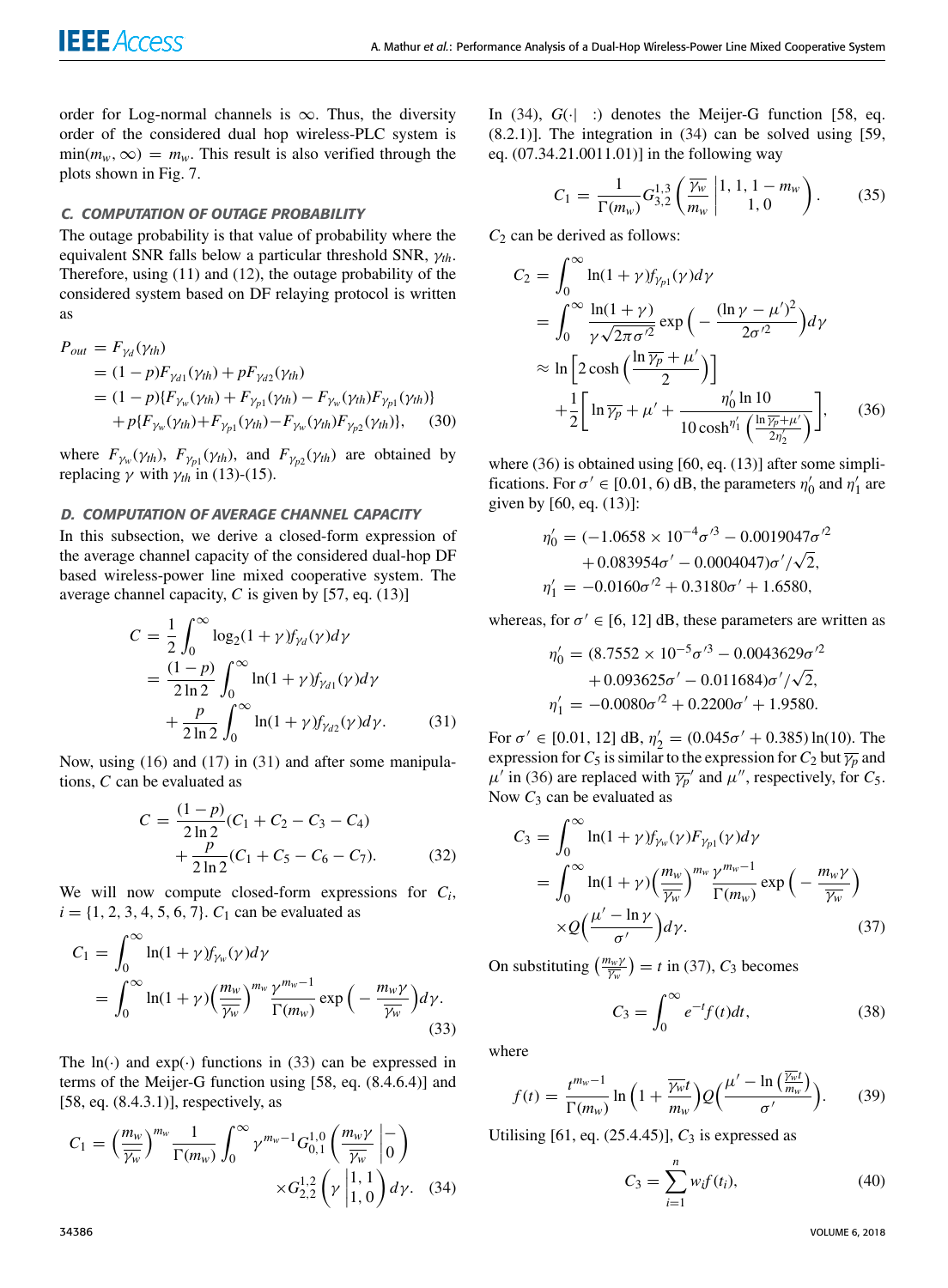where  $t_i$  is the  $i^{th}$  zero of the Laguerre polynomial,  $L_n(x)$ , and the weights *wi*'s are calculated as follows:

$$
w_i = \frac{(n!)^2 t_i}{(n+1)^2 [L_{n+1}(t_i)]^2}.
$$
\n(41)

Let us now evaluate  $C_4$ , which is given by

$$
C_4 = \int_0^\infty \ln(1+\gamma) f_{\gamma_{p1}}(\gamma) F_{\gamma_w}(\gamma) d\gamma
$$
  
= 
$$
\int_0^\infty \frac{\ln(1+\gamma)}{\gamma \sqrt{2\pi \sigma'^2}} \exp\left(-\frac{(\ln \gamma - \mu')^2}{2\sigma'^2}\right)
$$
  

$$
\times \frac{1}{\Gamma(m_w)} \gamma(m_w, \frac{m_w \gamma}{\gamma_w}) d\gamma.
$$
 (42)

Applying the transformation  $\frac{\ln \gamma - \mu'}{\sqrt{2} \sigma'} = u$  and appropriately changing the limits of integration, *C*<sup>4</sup> is re-written as

$$
C_4 = \int_{-\infty}^{\infty} e^{-u^2} g(u) du.
$$
 (43)

In (43),  $g(u)$  is given by

$$
g(u) = \frac{\ln(1 + e^{(\sqrt{2}\sigma' u + \mu')})}{\sqrt{\pi} \Gamma(m_w)} \gamma\left(m_w, \frac{m_w}{\gamma_w} e^{(\sqrt{2}\sigma' u + \mu')}\right).
$$
 (44)

 $C_4$  is derived with the aid of [61, eq. (25.4.46)] as

$$
C_4 = \sum_{i=1}^{n} w'_i g(u_i),
$$
 (45)

where  $u_i$  is the  $i^{th}$  zero of the Hermite polynomial,  $H_n(x)$ , and the corresponding weight  $w'_i$  is calculated in the following way:

$$
w_i' = \frac{2^{n-1} n! \sqrt{\pi}}{n^2 [H_{n-1}(u_i)]^2}.
$$
 (46)

*C*<sup>6</sup> and *C*<sup>7</sup> are solved on similar lines as described above by replacing  $\mu'$  with  $\mu''$  in the expressions for  $C_3$  and  $C_4$ , respectively.

Substituting the expressions for  $C_i$ ,  $i = \{1, 2, 3, 4, 5, 6, 7\}$ into (32), we get the analytical average capacity of the proposed communication system. The Meijer-G function used in (35) can be easily implemented using the in-built functions in Mathematica.

*Discussion:* The analytical results presented here pave the way for future research ideas. For instance, in the relayenabled wireless-PLC system considered in [25, Fig. 1], each slave node will set its corresponding relay node accordingly with the best BER, after comparing the BERs of different relay nodes. All slave nodes belonging to the same relay node are called a cluster. Each node in the same cluster reports to its relay node by using CSMA/CA. The results derived above can be used in another useful scenario where a relay is equipped with both wireless as well PLC interfaces at its receiving and transmitting ends. The relay would estimate the link with the best SNR and would forward the data on that link. Our results could then be used to estimate the end-to-end performance. Further, the derived results can be

#### **TABLE 1.** Parameter values used for simulations.

| Parameter         | Values used            |
|-------------------|------------------------|
| р                 | 0.001, 0.05, 0.1, 0.15 |
| K                 | 10, 15, 20, 50, 100    |
| $\sigma'(dB)$     | 1.5, 4                 |
| $m_w$             | 1, 1.5, 2, 3, 4        |
| $\gamma_{th}$     | 5, 10                  |
| $M_{w}$           | $\mathfrak{D}$         |
| $M_{\mathcal{D}}$ | 2, 4, 8                |
| $\mu_{h_n}$       | 0.5, 1                 |



**FIGURE 3.** Comparison of analytical and simulated equivalent SNR pdf for various parameter values.

utilized to design optimum resource allocation policies so that throughput of the system is maximized and at the same time meeting the QoS requirements based on power and BER constraints.

#### **IV. NUMERICAL RESULTS AND DISCUSSIONS**

The analytical results derived in the previous sections are discussed in this section. The results presented in the paper provide an insight into the performance of the system by showing the trends in the average BER, outage probability, and capacity with the variation of the system parameters such as  $m_w$ ,  $K$ ,  $p$ , etc. As a result, the behavior of the proposed system as predicted by these plots can be utilized in the design of a real system. We have provided the values for the different parameters used in the simulations in Table-1 for clarity. Some parameter values in Table-1 are available in literature [53], [62]–[64], while the others have been chosen so as to observe the trends and behavior of the proposed system for a better understanding. We have assumed that the average SNR per bit of the wireless link,  $E_b / \sigma_w^2$ , is equal to the average SNR per bit of the PLC link,  $E_{\hat{b}}/\sigma_g^2$ . We represent this average SNR along the x-axis from Fig. 3 onwards.

The pdf of the equivalent end-to-end SNR of the proposed system is shown for values of *K* and *p* for  $m_w = 2$  and  $\sigma'(dB) = 1.5$  in Fig. 3. The numerical plots are obtained using (16) and (17). We observe that the simulated pdf closely follows the derived pdf, for all considered values of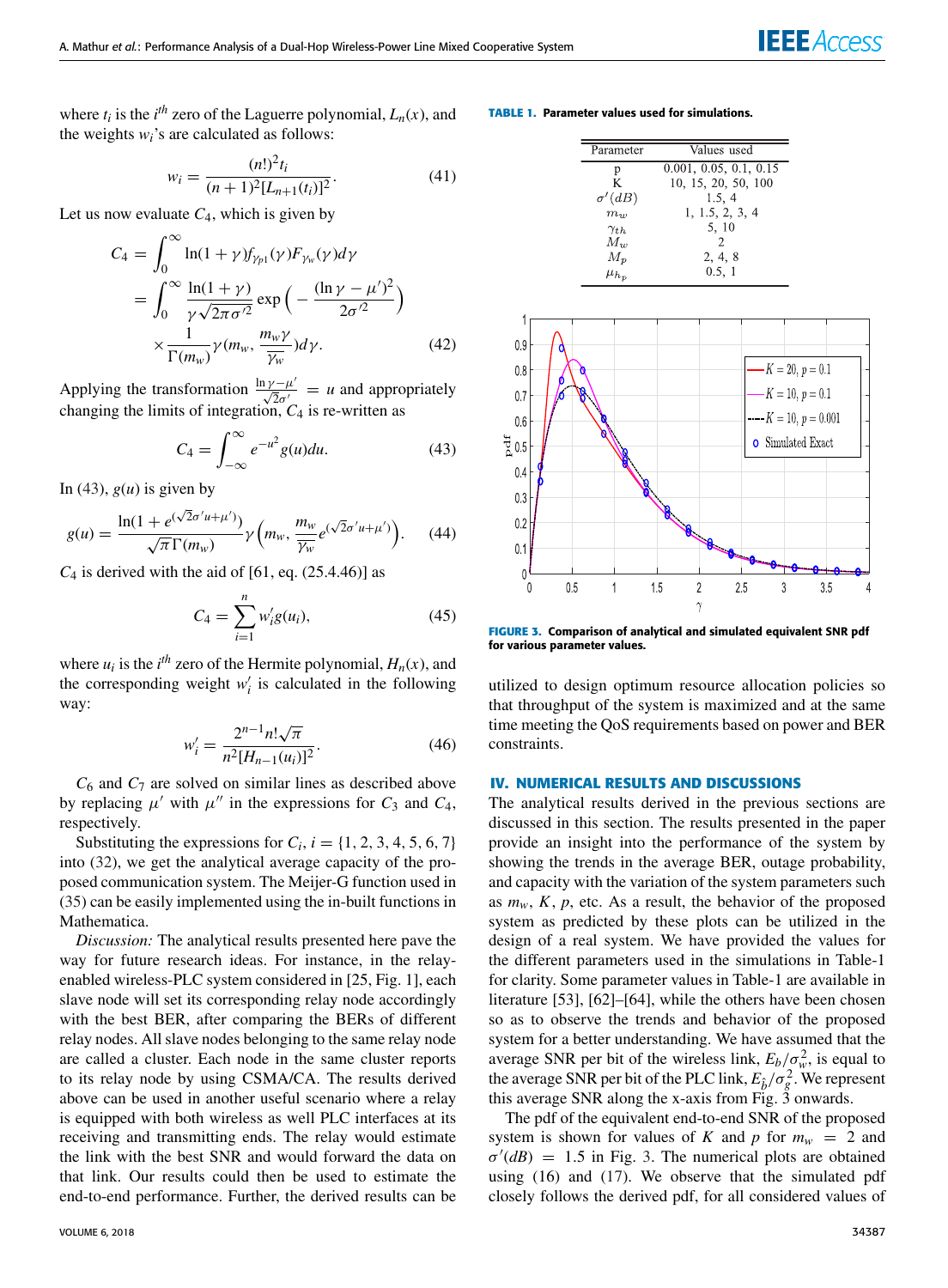

**FIGURE 4.** Comparison of analytical and simulated BER for various values of K with fixed  $\sigma'(dB) = 4$ ,  $m_W = 4$ , and  $p = 0.1$  assuming BPSK modulation.



**FIGURE 5.** Comparison of analytical and simulated BER for various values of p with constant  $K = 20$ ,  $\sigma'(dB) = 4$ , and  $m_W = 4$  assuming BPSK modulation.

these parameters. It is clear from Fig. 3 that the peak value of the SNR pdf increases as  $K$  is varied from 10 to 20, i.e., the pdf becomes peaky as *K* becomes large. A similar trend is observed as the parameter *p* is increased from 0.001 to 0.1.

In Fig. 4, we compare the simulated and analytical BERs of the proposed wireless-power line mixed communication system for fixed  $\sigma'(dB) = 4$ ,  $m_w = 4$ , and  $p = 0.1$  by varying the parameter, *K*. The simulations are performed with the help of Monte Carlo method. The computational BER curves are plotted using (23). The validity of our derived results is established by close matching with the simulation results as evident from the figure. It is observed that as the value of *K* increases, that is, when the power of the impulsive component in the Bernoulli-Gaussian noise rises, the BER performance of this system becomes poor. It is because the parameter *K* indicates the severity of the impulsive component of the PLC additive noise. Due to the fact that the background noise power is less compared to the impulsive noise power for



**FIGURE 6.** Comparison of analytical BER for various modulation schemes on the wireless and PLC links.

larger *K* values, the impulsive noise deteriorates the system performance more drastically.

Fig. 5 explores the analytical BER of the proposed system for various values of probability of arrival of impulsive noise, *p*, for fixed values of  $K = 20$ ,  $\sigma'(dB) = 4$ , and  $m_w = 4$ . Eq. (23) is used to obtain the computational BER plots. It is visible from Fig. 5 that with the increase in  $p$  from  $p = 0.001$ to  $p = 0.1$ , the BER of the considered system gets worse. This is justified by noting that the impulsive component of the PLC additive noise is more harmful than the background noise. Thus, the impulsive noise more severely corrupts the transmitted data than the background noise. We observe from Fig. 5 that  $p = 0.001$  corresponds to the weaker impulsive noise scenario on the PLC link. Hence, the BER is less when there is relatively weaker impulsive component in the Bernoulli-Gaussian noise compared to the heavy impulsive noise situation.

Fig. 6 shows a comparison of the analytical average BERs for different modulation schemes on the wireless and PLC links. The plots are obtained assuming BPSK modulation on the wireless link, i.e.,  $M_w = 2$ . The figure indicates that the BER performance becomes poor as the value of  $M_p$  is increased from 4 to 8, while the other parameters are kept constant. The effect of the impulsive noise is again captured in Fig. 6 by observing the trends in the figure for various values of  $p$  and  $K$ . For instance, on increasing the impulsive noise index, *K*, from 10 to 15, the BER performance deteriorates as the transmitted data is corrupted by the impulsive noise. Similarly, the BER performance improves when *p* is less assuming a constant value for the other parameters.

A comparison of the analytical and asymptotic BER of the considered system for  $K = 30$  and  $p = 0.1$  for different values of  $m_w$  is shown in Fig. 7. It is seen that as the value of  $m<sub>w</sub>$  increases the BER performance of the system improves because the severity of fading decreases with increasing *mw*. We observe that the asymptotic BER curves match with the analytical BER curves. Further, it is noted from the figure that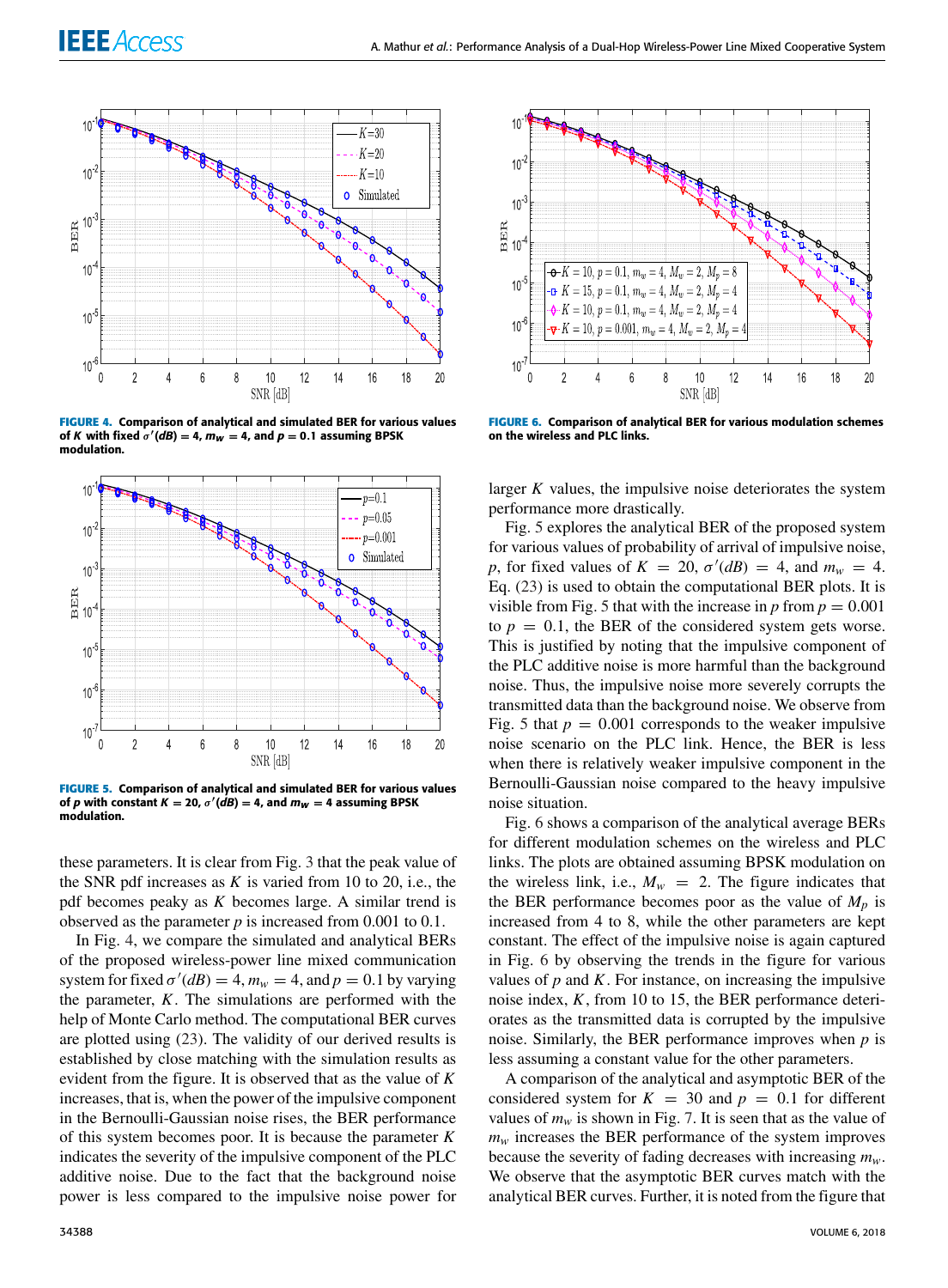

**FIGURE 7.** Comparison of analytical and asymptotic BER for various values of  $m_W$  assuming BPSK modulation.



**FIGURE 8.** Effect of impulsive noise on the analytical BER for various values of  $p$  and  $K$  assuming BPSK modulation.

for  $m_w = 1.5$  the BER is  $1.233 \times 10^{-5}$  at 30 dB SNR while it is 3.898  $\times$  10<sup>-7</sup> at 40 dB SNR. Thus, the BER falls with a slope of  $\log_{10}(1.233 \times 10^{-5}) - \log_{10}(3.898 \times 10^{-7}) =$  $1.50012 \approx 1.5 = m_w$  at high SNR. Same conclusion can also be drawn from the curves corresponding to the other  $m_w$  values of 1 and 2. These results verify the analytical asymptotic analysis presented in Subsection III-B.

The effect of the severity of the impulsive noise is studied in more depth in Fig. 8 for different values of *K* and *p* assuming BPSK modulation on both the links. The signal to background noise power on the PLC link is fixed at 10 dB. It is evident from the figure that due to the deteriorating effect of the impulsive noise the BER does not improve with the increase in the average SNR on the wireless link. Thus, the impulsive noise results in loss in the diversity of the system. We also observe that the diversity loss occurs at a lower average SNR for higher value of the probability of arrival of impulsive noise.



**FIGURE 9.** Comparison of analytical and simulated outage probability for various K and  $\gamma_{th}$  for fixed  $p = 0.1$ ,  $\sigma'(dB) = 4$ , and  $m_W = 4$ .



**FIGURE 10.** Comparison of outage probability for different values of p for fixed  $K = 15$ ,  $m_W = 3$ , and  $\gamma_{th} = 10$ .

In Fig. 9, we compare the analytical and simulated outage probability for the proposed system considering different *K* and  $\gamma_{th}$  values with fixed values of  $p = 0.1$ ,  $\sigma'(dB) = 4$ , and  $m_w = 4$ . The simulation results have been obtained using Monte Carlo simulation while the computational curves have been plotted using (30). The simulation results closely match with analytical plots, thereby validating our analysis. It is evident from Fig. 9 that as the value of *K* decreases from  $K = 20$  to  $K = 10$ , keeping the other parameters fixed, the outage probability decreases. It can also be observed from the figure that the outage probability degrades as the threshold value of the SNR,  $\gamma_{th}$ , increases from  $\gamma_{th} = 5$  (or 6.9897 dB) to  $\gamma_{th} = 10$  (or 10 dB). We infer from Fig. 9 that the outage probability curve for  $K = 20$ ,  $\gamma_{th} = 5$  will eventually cross over the outage probability curve for  $K = 10$ ,  $\gamma_{th} = 10$ . This is quite intuitive because  $K = 20$  implies that the impulsive noise index is quite high compared to  $K = 10$ . As a result, the outage performance for the case of  $K = 20$ ,  $\gamma_{th} = 5$  will eventually become poorer at high SNR. At low SNR, due to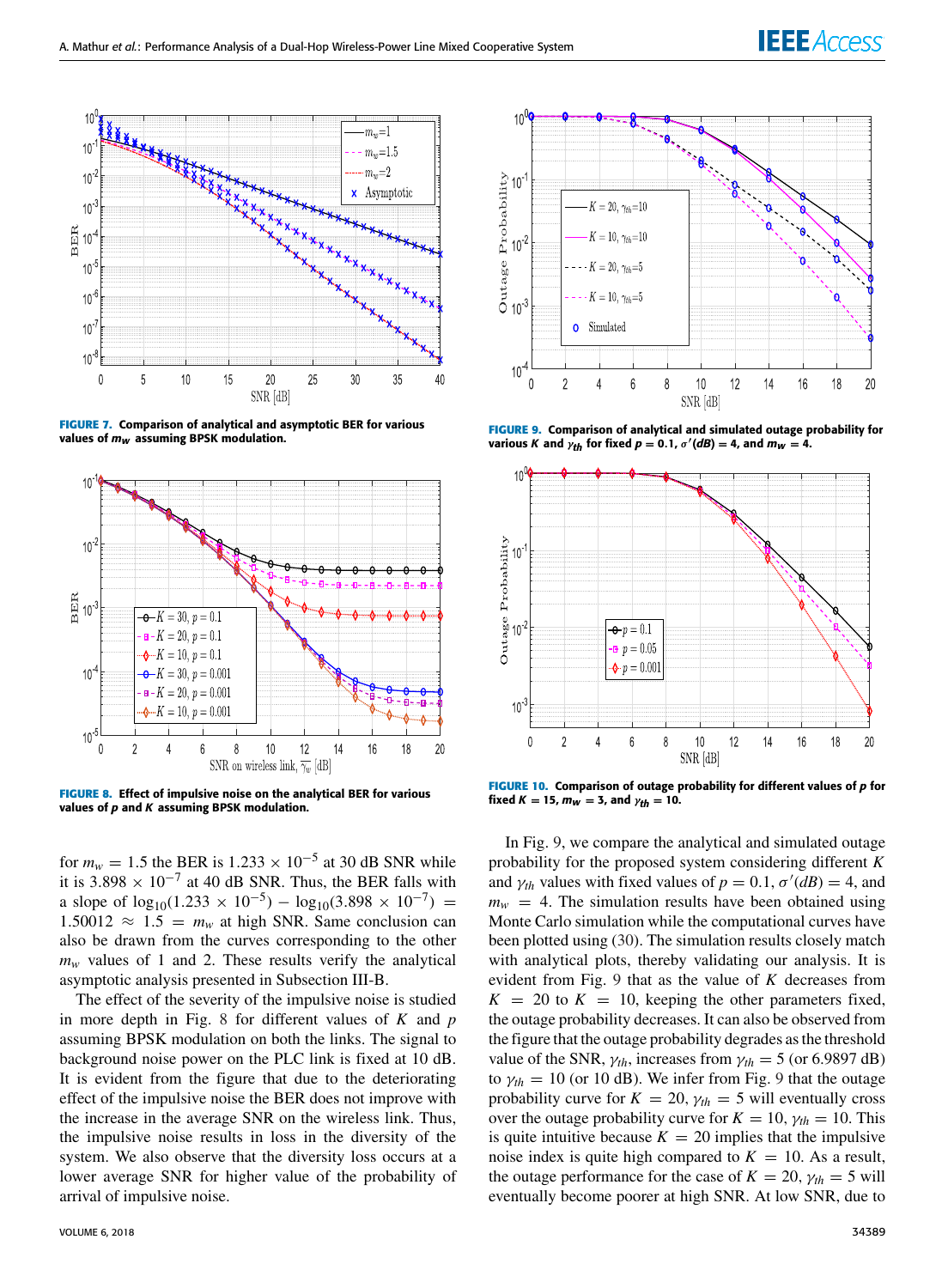

**FIGURE 11.** Average channel capacity versus SNR for various values of K for fixed  $p = 0.1$ ,  $\sigma'(dB) = 4$ , and  $m_W = 4$ .



**FIGURE 12.** Average channel capacity versus SNR for various values of p with constant  $K = 10$ ,  $\sigma'(dB) = 4$ , and  $m_W = 3$ .

lower value of  $\gamma_{th} = 5$ , the outage probability is lower for this case compared to  $\gamma_{th} = 10$ .

The outage probability of the considered system is plotted for different values of *p* for constant values of parameters  $K = 15$ ,  $\sigma'(dB) = 4$ ,  $m_w = 3$ , and  $\gamma_{th} = 10$  in Fig. 10. We observe from the plot that as the arrival probability *p* of the impulsive component of PLC additive noise is raised from  $p = 0.001$  to  $p = 0.1$ , the outage probability increases, that is, the system performance worsens.

In Fig. 11, the average channel capacity is plotted as a function of SNR for various values of the impulsive noise index *K* for  $p = 0.1$ ,  $\sigma'(dB) = 4$ , and  $m_w = 4$ . The computational curves are obtained using the expression in (32). The adverse effect of impulsive noise is again visible in the capacity plot as we observe that the capacity of the system decreases as the power of the impulsive noise increases compared to the power of the background noise. An interesting observation can be made from Fig. 10. The capacity increases as we decrease the impulsive noise index from  $K = 100$  to  $K = 50$ but the increase is not much. This is because  $K = 50$  and

 $K = 100$  are significantly high values of the impulsive noise index, which is capable of removing chunks of data on the PLC link. The performance of the considered system will be significantly deteriorated at such high values of *K*. Thus, even on reducing *K* from 100 to 50, the capacity does not improve that much.

In order to observe the variation of the average channel capacity with respect to the occurrence probability of the impulsive noise on the PLC link, we plot the average channel capacity as a function of SNR for different values of *p* for fixed  $K = 10$ ,  $\sigma'(dB) = 4$ , and  $m_w = 3$  in Fig. 12. As expected, the capacity of the system is better for lower values of *p* compared to higher values.

#### **V. CONCLUSIONS**

In this paper, we analyzed a novel dual-hop wireless-power line mixed communication system utilizing DF based relay. The pdf expression for the equivalent end-to-end SNR of the proposed system has been derived. We obtain an approximate closed-form expression of the analytical average BER for the system under consideration. Further, we obtain exact closed-form expression for the outage probability and an approximate expression of the average channel capacity of the system. It is inferred from the numerical plots that the arrival probability of the impulsive noise and the impulsive noise index parameter of the additive noise on the PLC link adversely impact the behavior of the proposed cooperative communication system. Useful insights into the system performance can be ascertained through the trends obtained in various numerical plots.

#### **REFERENCES**

- [1] A. Majumder and J. Caffery, Jr., ''Power line communications: An overview,'' *IEEE Potentials Mag.*, vol. 23, no. 4, pp. 4–8, Oct./Nov. 2004.
- [2] H. Meng et al., "Modeling of transfer characteristics for the broadband power line communication channel,'' *IEEE Trans. Power Del.*, vol. 19, no. 3, pp. 1057–1064, Jul. 2004.
- [3] H. Meng, Y. L. Guan, and S. Chen, ''Modeling and analysis of noise effects on broadband power-line communications,'' *IEEE Trans. Power Del.*, vol. 20, no. 2, pp. 630–637, Apr. 2005.
- [4] Z. Tao, Y. Xiaoxian, Z. Baohui, N. H. Xu, F. Xiaoqun, and L. Changxin, ''Statistical analysis and modeling of noise on 10-kV medium-voltage power lines,'' *IEEE Trans. Power Del.*, vol. 22, no. 3, pp. 1433–1439, Jul. 2007.
- [5] H. Matsuo, D. Umehara, M. Kawai, and Y. Morihiro, ''An iterative detection for OFDM over impulsive noise channel,'' in *Proc. 6th Int. Symp. Power-Line Commun. Appl. (ISPLC)*, 2002, pp. 203–207.
- [6] V. B. Balakirsky and A. J. H. Vinck, ''Potential limits on power—Line communication over impulsive noise channels,'' in *Proc. 7th Int. Symp. Power-Line Commun. Appl.*, 2003, pp. 32–36.
- [7] A. Mathur and M. R. Bhatnagar, ''PLC performance analysis assuming BPSK modulation over Nakagami-*m* additive noise,'' *IEEE Commun. Lett.*, vol. 18, no. 6, pp. 909–912, Jun. 2014.
- [8] A. Mathur, M. R. Bhatnagar, and B. K. Panigrahi, ''Maximum likelihood decoding of QPSK signal in power line communications over Nakagami-m additive noise,'' in *Proc. 19th IEEE Int. Symp. Power Line Commun. Appl. (ISPLC)*, Mar./Apr. 2015, pp. 7–12.
- [9] A. Mathur, M. R. Bhatnagar, and B. K. Panigrahi, ''Performance evaluation of PLC under the combined effect of background and impulsive noises,'' *IEEE Commun. Lett.*, vol. 19, no. 7, pp. 1117–1120, Jul. 2015.
- [10] Y. H. Ma, P. L. So, and E. Gunawan, "Performance analysis of OFDM systems for broadband power line communications under impulsive noise and multipath effects,'' *IEEE Trans. Power Del.*, vol. 20, no. 2, pp. 674–682, Apr. 2005.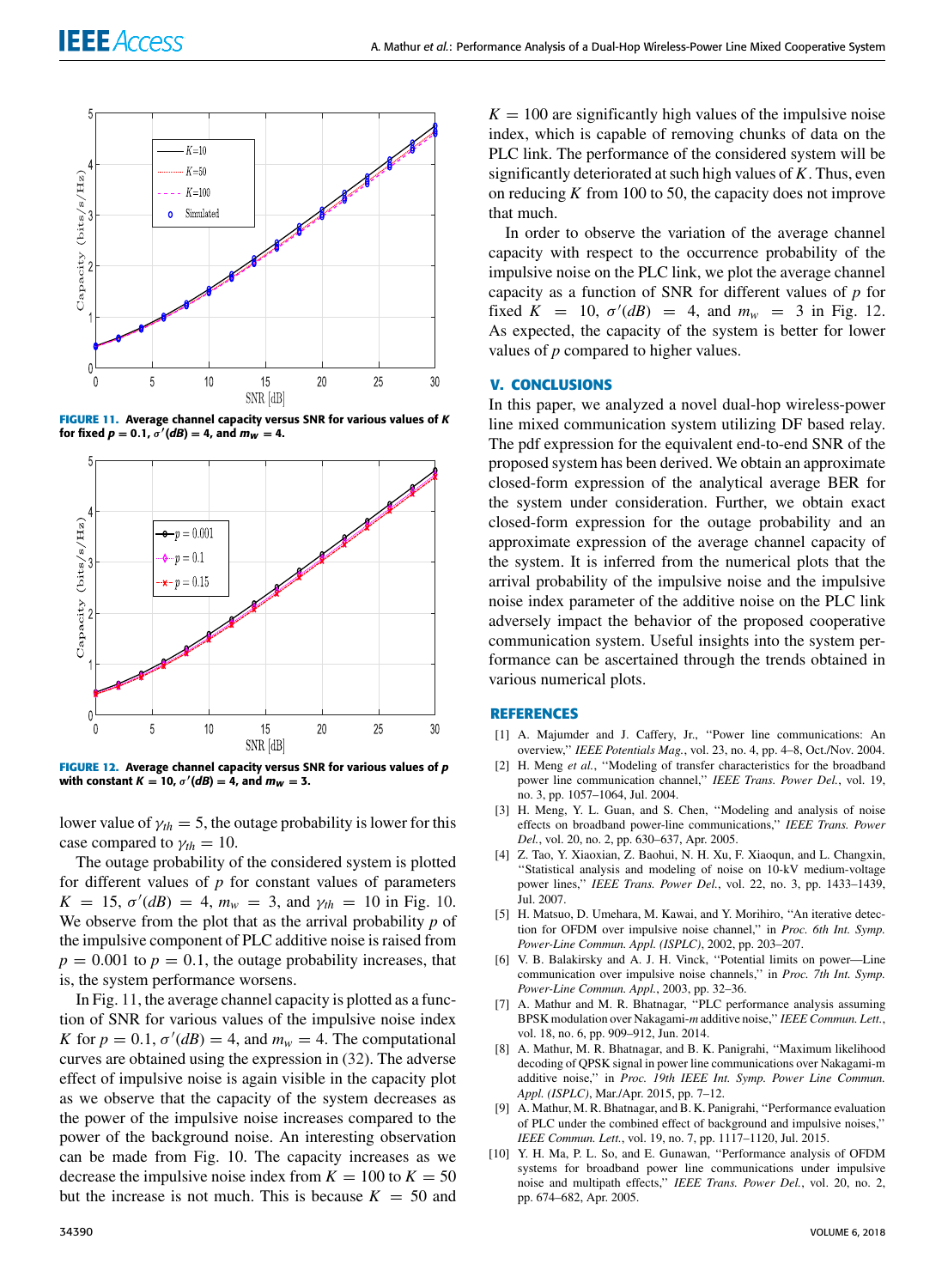- [11] L. D. Bert, P. Caldera, D. Schwingshackl, and A. M. Tonello, "On noise modeling for power line communications,'' in *Proc. IEEE Int. Symp. Power Line Commun. Appl. (ISPLC)*, Apr. 2011, pp. 283–288.
- [12] J.-H. Lee, H.-S. Lee, J.-H. Park, and S.-C. Kim, ''Measurement, modeling and simulation of power line channel for indoor high-speed data communications,'' in *Proc. 5th Int. Symp. Power-Line Commun. Appl.*, 2001, pp. 143–148.
- [13] Y.-H. Kim, H.-H. Song, J.-H. Lee, and C.-S. Kim, ''Wideband channel measurements and modeling for in-house power line communication,'' in *Proc. 6th Int. Symp. Power-Line Commun. Appl.*, 2002, pp. 1–5.
- [14] M. Tlich, A. Zeddam, F. Moulin, and F. Gauthier, ''Indoor power-line communications channel characterization up to 100 MHz—Part I: Oneparameter deterministic model,'' *IEEE Trans. Power Del.*, vol. 23, no. 3, pp. 1392–1401, Jul. 2008.
- [15] B. Tan and J. Thompson. *Powerline Communications Channel Modelling Methodology Based on Statistical Features*. Accessed: May 25, 2014. [Online]. Available: http://arxiv.org/pdf/1203.3879.pdf
- [16] A. Mathur, M. R. Bhatnagar, and B. K. Panigrahi, "PLC performance analysis over Rayleigh fading channel under Nakagami-*m* additive noise,'' *IEEE Commun. Lett.*, vol. 18, no. 12, pp. 2101–2104, Dec. 2014.
- [17] S. Guzelgoz, H. B. Celebi, and H. Arslan, "Statistical characterization of the paths in multipath PLC channels,'' *IEEE Trans. Power Del.*, vol. 26, no. 1, pp. 181–187, Jan. 2011.
- [18] S. Galli, "A novel approach to the statistical modeling of wireline channels,'' *IEEE Trans. Commun.*, vol. 59, no. 5, pp. 1332–1345, May 2011.
- [19] I. C. Papaleonidopoulos, C. N. Capsalis, C. G. Karagiannopoulos, and N. J. Theodorou, ''Statistical analysis and simulation of indoor singlephase low voltage power-line communication channels on the basis of multipath propagation,'' *IEEE Trans. Consum. Electron.*, vol. 49, no. 1, pp. 89–99, Feb. 2003.
- [20] H. Suzuki, ''A statistical model for urban radio propogation,'' *IEEE Trans. Commun.*, vol. COMM-25, no. 7, pp. 673–680, Jul. 1977.
- [21] A. U. Sheikh, M. Abdi, and M. Handforth, ''Indoor mobile radio channel at 946 MHz: Measurements and modeling,'' in *Proc. 43rd IEEE Veh. Technol. Conf. (VTC)*, May 1993, pp. 73–76.
- [22] E. Soleimani-Nasab, A. Kalantari, and M. Ardebilipour, ''Performance analysis of multi-antenna df relay networks over Nakagami-*m* fading channels,'' *IEEE Commun. Lett.*, vol. 15, no. 12, pp. 1372–1374, Dec. 2011.
- [23] E. Soleimani-Nasab, M. Matthaiou, and M. Ardebilipour, ''Multi-relay MIMO systems with OSTBC over Nakagami-*m* fading channels,'' *IEEE Trans. Veh. Technol.*, vol. 62, no. 8, pp. 3721–3736, Oct. 2013.
- [24] A. Mathur, M. R. Bhatnagar, and B. K. Panigrahi, "Performance of a dualhop wireless-powerline mixed cooperative system,'' in *Proc. IEEE Int. Conf. Adv. Technol. Commun. (ATC)*, Oct. 2016, pp. 401–406.
- [25] S. Lai and G. Messier, "The wireless/power-line diversity channel," in *Proc. IEEE Int. Conf. Commun. (ICC)*, May 2010, pp. 1–5.
- [26] M. Kuhn, S. Berger, I. Hammerstrom, and A. Wittneben, ''Power line enhanced cooperative wireless communications,'' *IEEE J. Sel. Areas Commun.*, vol. 24, no. 7, pp. 1401–1410, Jul. 2006.
- [27] H. Bai, M. Li, D. Wang, L. Wang, and T. Zhao, ''Relay-enabled hybrid wireless and powerline communication access network for smart power grid,'' in *Unifying Electrical Engineering and Electronics Engineering* (Lecture Notes in Electrical Engineering), vol. 238, S. Xing, S. Chen, Z. Wei, and J. Xia, Eds. New York, NY, USA: Springer, 2014.
- [28] INSTEON Technology. (2013). *Whitepaper: The Details, v. 2.0*. Accessed: Oct. 16, 2017. [Online]. Available: http://www.insteon.net/ pdf/insteondetails.pdf
- [29] M. Rafiei and S. M. Eftekhari, "A practical smart metering using combination of power line communication (PLC) and WiFi protocols,'' in *Proc. 17th Conf. Electr. Power Distrib. Netw. (EPDC)*, May 2012, pp. 1–5.
- [30] A. Mckeown, H. Rashvand, T. Wilcox, and P. Thomas, ''Priority SDN controlled integrated wireless and powerline wired for smart-home Internet of Things,'' in *Proc. 12th IEEE Int. Conf. Autonomic Trusted Comput. 15th Int. Conf. Scalable Comput. Commun. Associated Workshops (UIC-ATC-ScalCom)*, Aug. 2015, pp. 1825–1830.
- [31] T. R. Oliveira, A. G. Marques, M. S. Pereira, S. L. Netto, and M. V. Ribeiro, ''The characterization of hybrid PLC-wireless channels: A preliminary analysis,'' in *Proc. 17th IEEE Int. Symp. Power-Line Commun. Appl. (ISPLC)*, Mar. 2013, pp. 98–102.
- [32] F. Salvadori, C. S. Gehrke, A. C. de Oliveira, M. de Campos, and P. S. Sausen, ''Smart grid infrastructure using a hybrid network architecture,'' *IEEE Trans. Smart Grid*, vol. 4, no. 3, pp. 1630–1639, Sep. 2013.
- [33] *ICT Facts and Figures*. Accessed: Jan. 16, 2017. [Online]. Available: http://www.itu.int/en/ITU-D/Statistics/Documents/facts/ICTFactsFigures2015.pdf
- [34] *Power Line Communication (PLC)*. Accessed: Jan. 16, 2017. [Online]. Available: https://seminarprojects.blogspot.com/2012/08/power-linecommunication-plc.html
- [35] S. C. Pereira, A. S. Caporali, and I. R. S. Casella, "Power line communication technology in industrial networks,'' in *Proc. 19th IEEE Int. Symp. Power Line Commun. Appl. (ISPLC)*, Mar./Apr. 2015, pp. 216–221.
- [36] A. Willig, K. Matheus, and A. Wolisz, ''Wireless technology in industrial networks,'' *Proc. IEEE*, vol. 93, no. 6, pp. 1130–1151, Jun. 2005.
- [37] N. P. Queiroz, "Providing communication solutions in inhospitable industrial environments via PLC—A case study applied to a bauxite forklift at the Alunorte refinery,'' M.S. thesis, Dept. Elect. Eng., Federal Univ. Para, Belem, Brazil, 2009.
- [38] L. Lampe and A. J. Han Vinck, "Cooperative multihop power line communications,'' in *Proc. 16th IEEE Int. Symp. Power Line Commun. Appl. (ISPLC)*, Mar. 2012, pp. 1–6.
- [39] M. Rozman, A. Ikpehai, B. Adebisi, and K. M. Rabie, "Channel characterisation of cooperative relaying power line communication systems,'' in *Proc. 10th IEEE Int. Symp. Commun. Syst., Netw. Digit. Signal Process. (CSNDSP)*, Jul. 2016, pp. 1–5.
- [40] O. S. Badarneh and R. Mesleh, "Cooperative dual-hop wireless communication systems with beamforming over  $\eta$ - $\mu$  fading channels," *IEEE Trans. Veh. Technol.*, vol. 65, no. 1, pp. 37–46, Jan. 2016.
- [41] T. A. Tsiftsis, G. K. Karagiannidis, and S. A. Kotsopoulos, ''Dualhop wireless communications with combined gain relays,'' *IEE Proc.- Commun.*, vol. 153, no. 5, pp. 528–532, Oct. 2005.
- [42] S. Ezzine, F. Abdelkefi, J. P. Cances, V. Meghdadi, and A. Bouallegue, ''Capacity analysis of an OFDM-based two-hops relaying PLC systems,'' in *Proc. 81st IEEE Veh. Technol. Conf. (VTC Spring)*, May 2015, pp. 1–5.
- [43] K. M. Rabie, B. Adebisi, and A. Salem, "Improving energy efficiency in dual-hop cooperative PLC relaying systems,'' in *Proc. 20th IEEE Int. Symp. Power Line Commun. Appl. (ISPLC)*, Mar. 2016, pp. 196–200.
- [44] S. S. Soliman and N. C. Beaulieu, ''Dual-hop AF relaying systems in mixed Nakagami-m and Rician links,'' in *Proc. IEEE Globecom Workshops*, Dec. 2012, pp. 447–452.
- [45] M. K. Arti and M. R. Bhatnagar, "Beamforming and combining in hybrid satellite-terrestrial cooperative systems,'' *IEEE Commun. Lett.*, vol. 18, no. 3, pp. 483–486, Mar. 2014.
- [46] M. R. Bhatnagar and M. K. Arti, "Performance analysis of hybrid satelliteterrestrial FSO cooperative system,'' *IEEE Photon. Technol. Lett.*, vol. 25, no. 22, pp. 2197–2200, Nov. 15, 2013.
- [47] T. Wang, A. Cano, G. B. Giannakis, and J. N. Laneman, ''Highperformance cooperative demodulation with decode-and-forward relays,'' *IEEE Trans. Commun.*, vol. 55, no. 7, pp. 1427–1438, Jul. 2007.
- [48] A. Papoulis and S. U. Pillai, *Probability, Random Variables and Stochastic Processes*, 4th ed. New York, NY, USA: McGraw-Hill, 2002.
- [49] J. Lu, K. B. Letaief, J. C.-I. Chuang, and M. L. Liou, ''M-PSK and M-QAM BER computation using signal-space concepts,'' *IEEE Trans. Commun.*, vol. 47, no. 2, pp. 181–184, Feb. 1999.
- [50] Y. A. Brychkov, O. I. Marichev, and A. P. Prudnikov, *Integrals and Series*, vol. 2. New York, NY, USA: Gordon and Breach Science Publishers, 1992.
- [51] I. S. Gradshteyn and I. M. Rhyzhik, *Table of Integrals, Series, and Products*, 7th ed., A. Jeffrey and D. Zwillinger, Eds. Burlington, MA, USA: Academic, 2007.
- [52] F. Heliot, M. Ghavami, and M. R. Nakhai, ''An accurate closed-form approximation of the average probability of error over a log-normal fading channel,'' *IEEE Trans. Wireless Commun.*, vol. 7, no. 5, pp. 1495–1500, May 2008.
- [53] A. Dubey, R. K. Mallik, and R. Schober, "Performance of a PLC system in impulsive noise with selection combining,'' in *Proc. IEEE Glob. Commun. Conf. (GLOBECOM)*, Dec. 2012, pp. 3508–3512.
- [54] Z. Du, J. Cheng, and N. C. Beaulieu, ''Accurate error-rate performance analysis of OFDM on frequency-selective Nakagami-m fading channels,'' *IEEE Trans. Commun.*, vol. 54, no. 2, pp. 319–328, Feb. 2006.
- [55] J. C. S. Filho, P. Cardieri, and M. D. Yacoub, "Simple accurate lognormal approximation to lognormal sums,'' *Electron. Lett.*, vol. 41, no. 18, pp. 1016–1017, Sep. 2005.
- [56] X. Song, J. Cheng, and S.-M. Alouini, "High SNR BER comparison of coherent and differentially coherent modulation schemes in lognormal fading channels,'' *IEEE Commun. Lett.*, vol. 18, no. 9, pp. 1507–1510, Sep. 2014.